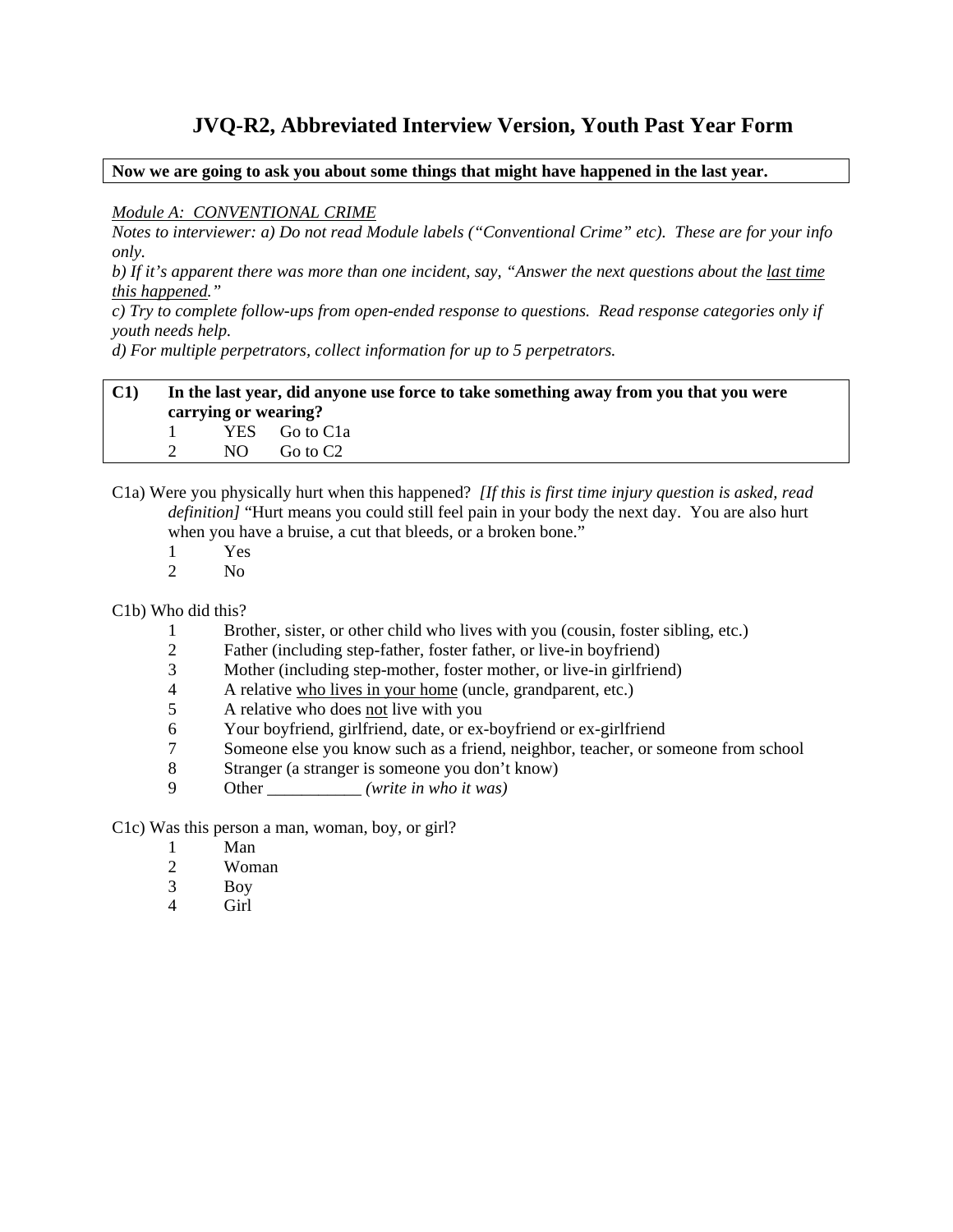| C <sub>2</sub> | In the last year, did anyone steal something from you and never give it back? Things like a<br>backpack, money, watch, clothing, bike, stereo, or anything else? |     |                      |  |  |
|----------------|------------------------------------------------------------------------------------------------------------------------------------------------------------------|-----|----------------------|--|--|
|                |                                                                                                                                                                  |     | YES Go to C1a        |  |  |
|                |                                                                                                                                                                  | NO. | Go to C <sub>2</sub> |  |  |

C2a) Were you physically hurt when this happened? *[If this is first time injury question is asked, read definition]* "Hurt means you could still feel pain in your body the next day. You are also hurt when you have a bruise, a cut that bleeds, or a broken bone."

- $\frac{1}{2}$  Yes
- N<sub>o</sub>

C2b) Who did this?

- 1 Brother, sister, or other child who lives with you (cousin, foster sibling, etc.)
- 2 Father (including step-father, foster father, or live-in boyfriend)
- 3 Mother (including step-mother, foster mother, or live-in girlfriend)<br>4 A relative who lives in your home (uncle, grandparent, etc.)
- 4 A relative who lives in your home (uncle, grandparent, etc.)
- 5 A relative who does not live with you
- 6 Your boyfriend, girlfriend, date, or ex-boyfriend or ex-girlfriend<br>
7 Someone else vou know such as a friend, neighbor, teacher, or so
- Someone else you know such as a friend, neighbor, teacher, or someone from school
- 8 Stranger (a stranger is someone you don't know)
- 9 Other \_\_\_\_\_\_\_\_\_\_\_ *(write in who it was)*

C2c) Was this person a man, woman, boy, or girl?

- 1 Man
- 2 Woman<br>3 Boy
- Boy
- 4 Girl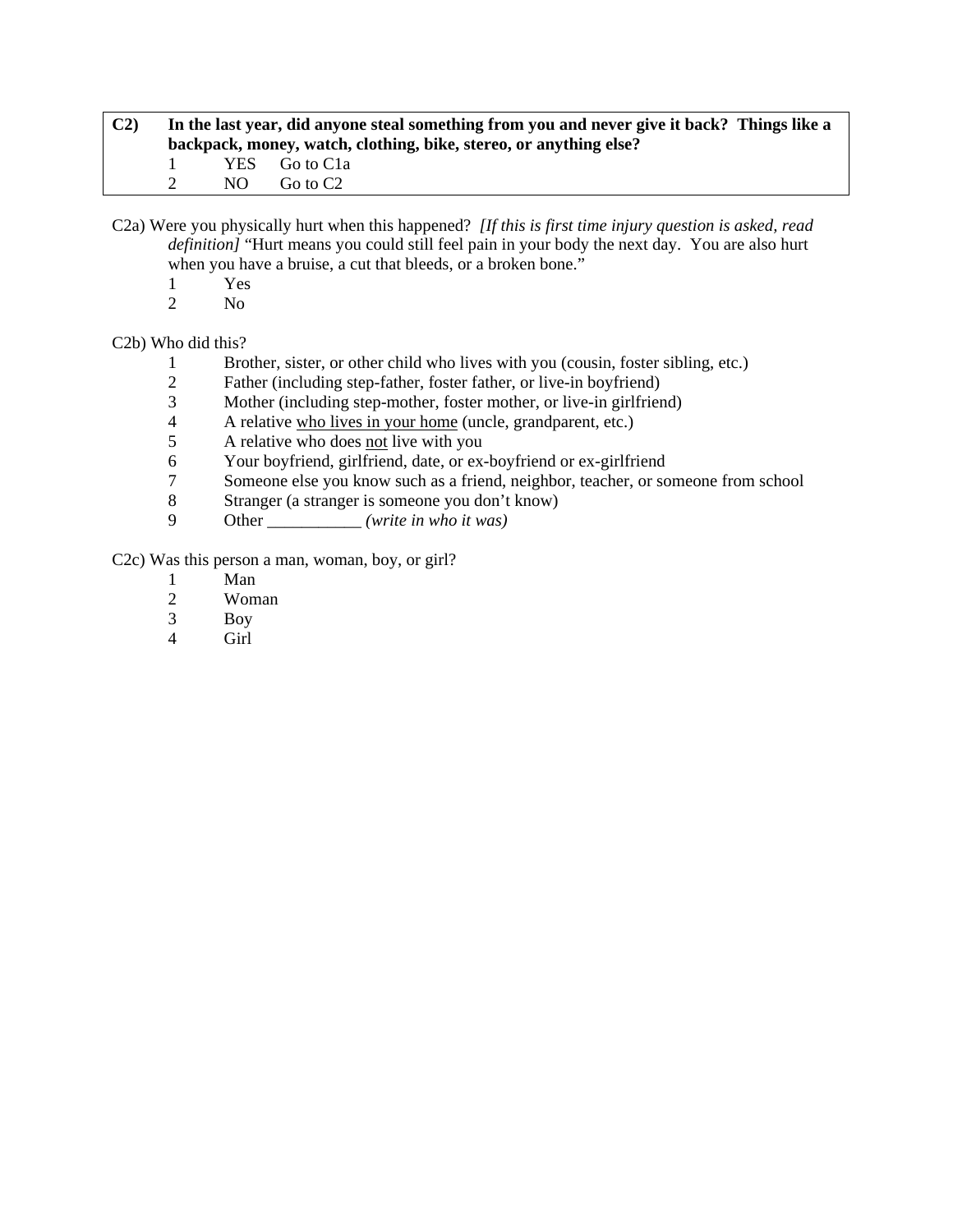| C3 | In the last year, did anyone break or ruin any of your things on purpose? |  |                 |  |  |  |
|----|---------------------------------------------------------------------------|--|-----------------|--|--|--|
|    |                                                                           |  | 1 YES Go to C3a |  |  |  |
|    |                                                                           |  | NO Go to C4     |  |  |  |

C3a) Were you physically hurt when this happened? *[If this is first time injury question is asked, read definition:]* "Hurt" means you could still feel pain in your body the next day. You are also hurt when you have a bruise, a cut that bleeds, or a broken bone.

- 
- $\frac{1}{2}$  Yes N<sub>o</sub>

C3b) Who did this?

- 1 Brother, sister, or other child who lives with you (cousin, foster sibling, etc.)
- 2 Father (including step-father, foster father, or live-in boyfriend)
- 3 Mother (including step-mother, foster mother, or live-in girlfriend)
- 4 A relative who lives in your home (uncle, grandparent, etc.)<br>5 A relative who does not live with you
- 5 A relative who does not live with you
- 6 Your boyfriend, girlfriend, date, or ex-boyfriend or ex-girlfriend
- 7 Someone else you know such as a friend, neighbor, teacher, or someone from school<br>8 Stranger (a stranger is someone you don't know)
- 8 Stranger (a stranger is someone you don't know)
- 9 Other \_\_\_\_\_\_\_\_\_\_\_ *(write in who it was)*

C3c) Was this person a man, woman, boy, or girl?

- 1 Man<br>2 Wom
- Woman
- 3 Boy
- Girl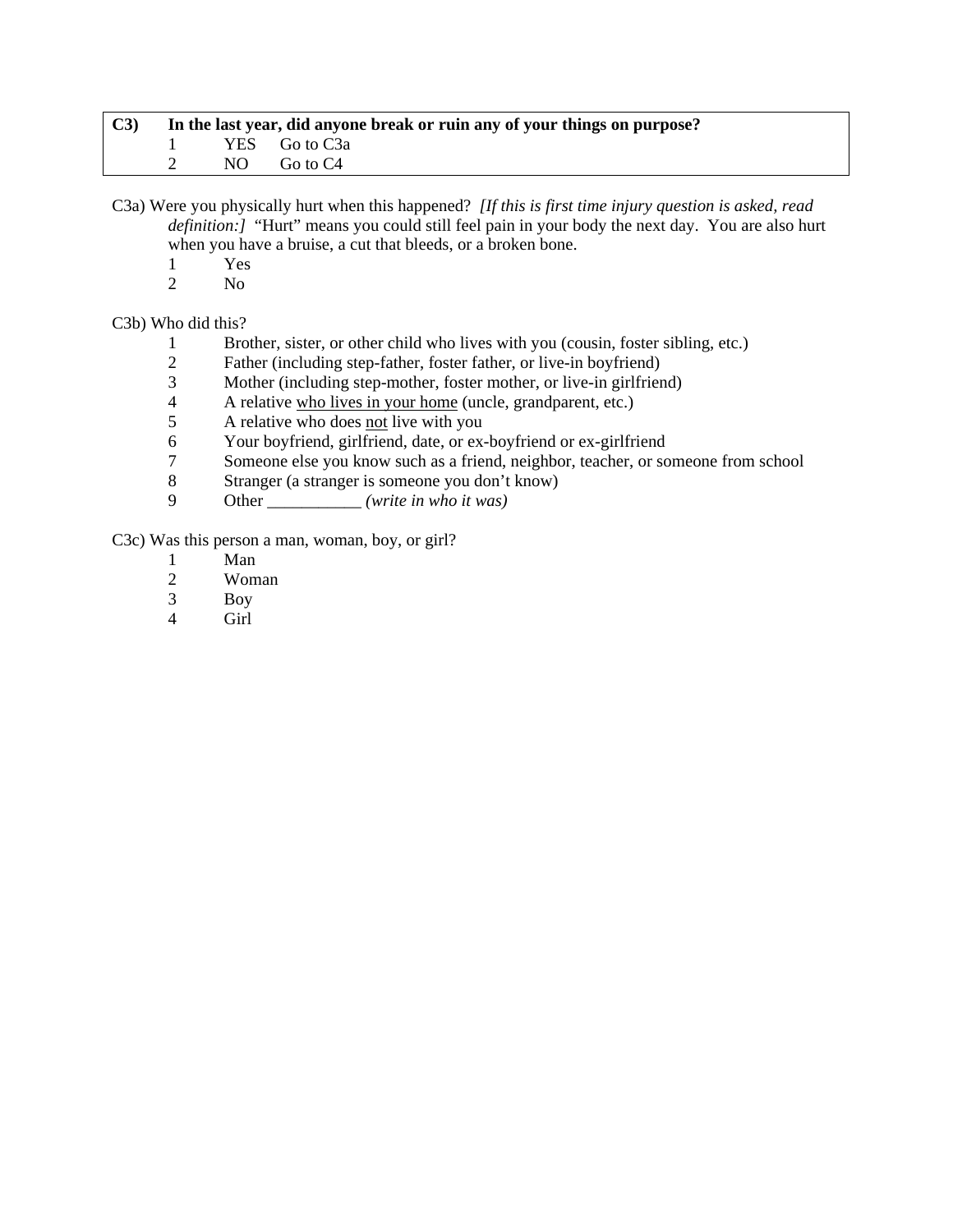- **C4) Sometimes people are attacked with sticks, rocks, guns, knives, or other things that would hurt. In the last year, did anyone hit or attack you on purpose with an object or weapon? Somewhere like: at home, at school, at a store, in a car, on the street, or anywhere else?**  1 YES Go to C4a 2 NO Go to C5
- C4a) Were you physically hurt when this happened? *[If this is first time injury question is asked, read definition:]* "Hurt" means you could still feel pain in your body the next day, you had a bruise, you had a cut that bled, or anything more serious like a broken bone.
	- 1 Yes
	- 2 No

# C4b) Who did this?

- 1 Brother, sister, or other child who lives with you (cousin, foster sibling, etc.)
- 2 Father (including step-father, foster father, or live-in boyfriend)
- 3 Mother (including step-mother, foster mother, or live-in girlfriend)
- 4 A relative who lives in your home (uncle, grandparent, etc.)
- 5 A relative who does not live with you
- 6 Your boyfriend, girlfriend, date, or ex-boyfriend or ex-girlfriend
- 7 Someone else you know such as a friend, neighbor, teacher, or someone from school
- 8 Stranger (a stranger is someone you don't know)
- 9 Other \_\_\_\_\_\_\_\_\_\_\_ *(write in who it was)*

C4c) Was this person a man, woman, boy, or girl?

- 1 Man<br>2 Wom
- Woman
- 3 Boy
- 4 Girl

C4d) Did the person who did this use any of these?

- 1 Gun<br>2 Knife
- 2 Knife<br>3 Stick.
- Stick, rock, bottle, pipe, or tool such as a hammer or wrench
- 4 Other (Specify )
- 5 No weapon used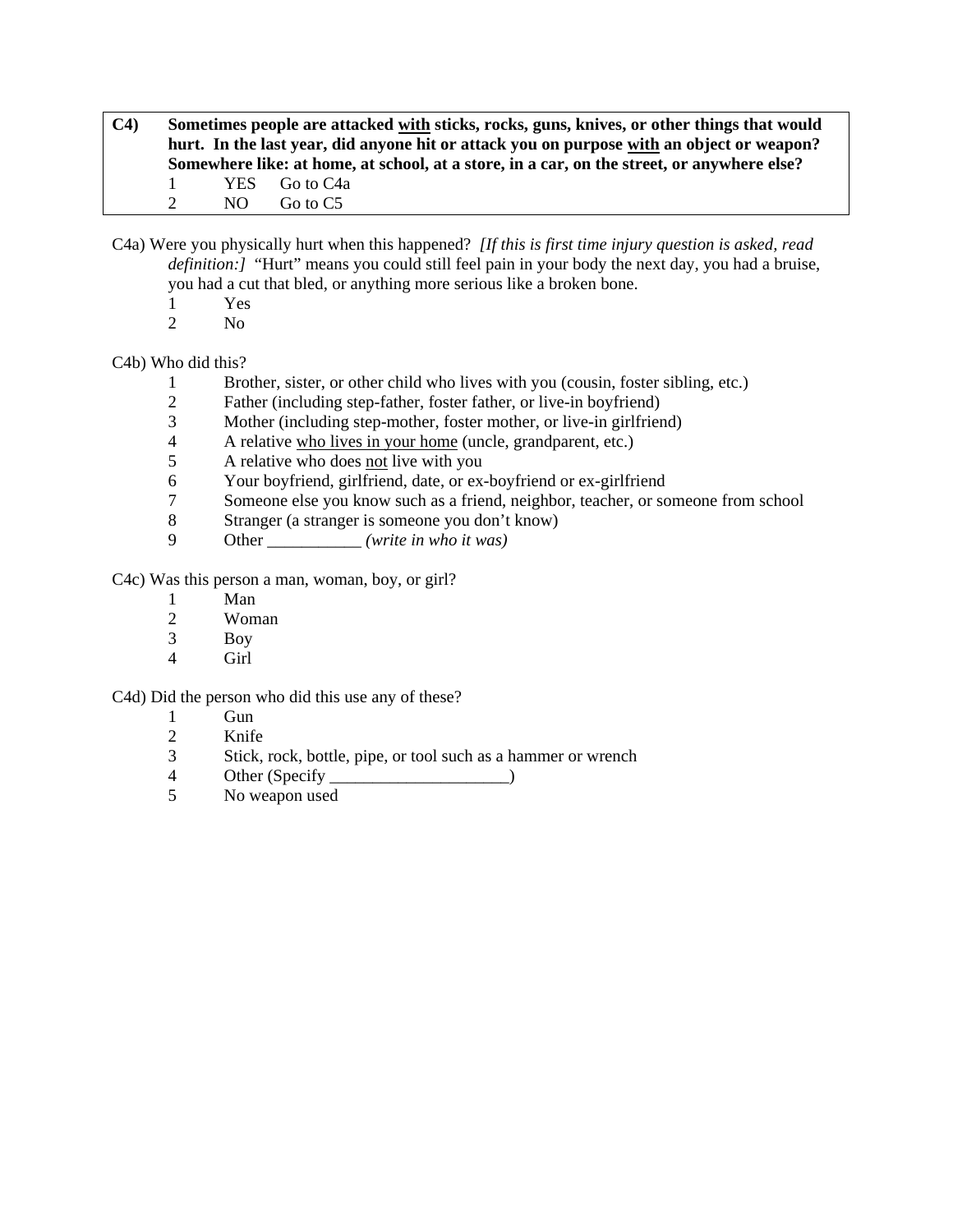| $\mathbf{C5}$ | In the last year, did anyone hit or attack you without using an object or weapon? |  |                 |  |  |
|---------------|-----------------------------------------------------------------------------------|--|-----------------|--|--|
|               |                                                                                   |  | 1 YES Go to C5a |  |  |
|               |                                                                                   |  | 2 NO Goto C6    |  |  |

C5a) Were you physically hurt when this happened? *[If this is first time injury question is asked, read definition:]* "Hurt" means you could still feel pain in your body the next day. You are also hurt when you have a bruise, a cut that bleeds, or a broken bone.

- 
- $\frac{1}{2}$  Yes N<sub>o</sub>

C5b) Who did this?

- 1 Brother, sister, or other child who lives with you (cousin, foster sibling, etc.)
- 2 Father (including step-father, foster father, or live-in boyfriend)
- 3 Mother (including step-mother, foster mother, or live-in girlfriend)
- 4 A relative who lives in your home (uncle, grandparent, etc.)<br>5 A relative who does not live with you
- A relative who does not live with you
- 6 Your boyfriend, girlfriend, date, or ex-boyfriend or ex-girlfriend
- 7 Someone else you know such as a friend, neighbor, teacher, or someone from school<br>8 Stranger (a stranger is someone you don't know)
- Stranger (a stranger is someone you don't know)
- 9 Other \_\_\_\_\_\_\_\_\_\_\_ *(write in who it was)*
- C5c) Was this person a man, woman, boy, or girl?
	- 1 Man
	- 2 Woman
	- 3 Boy
	- Girl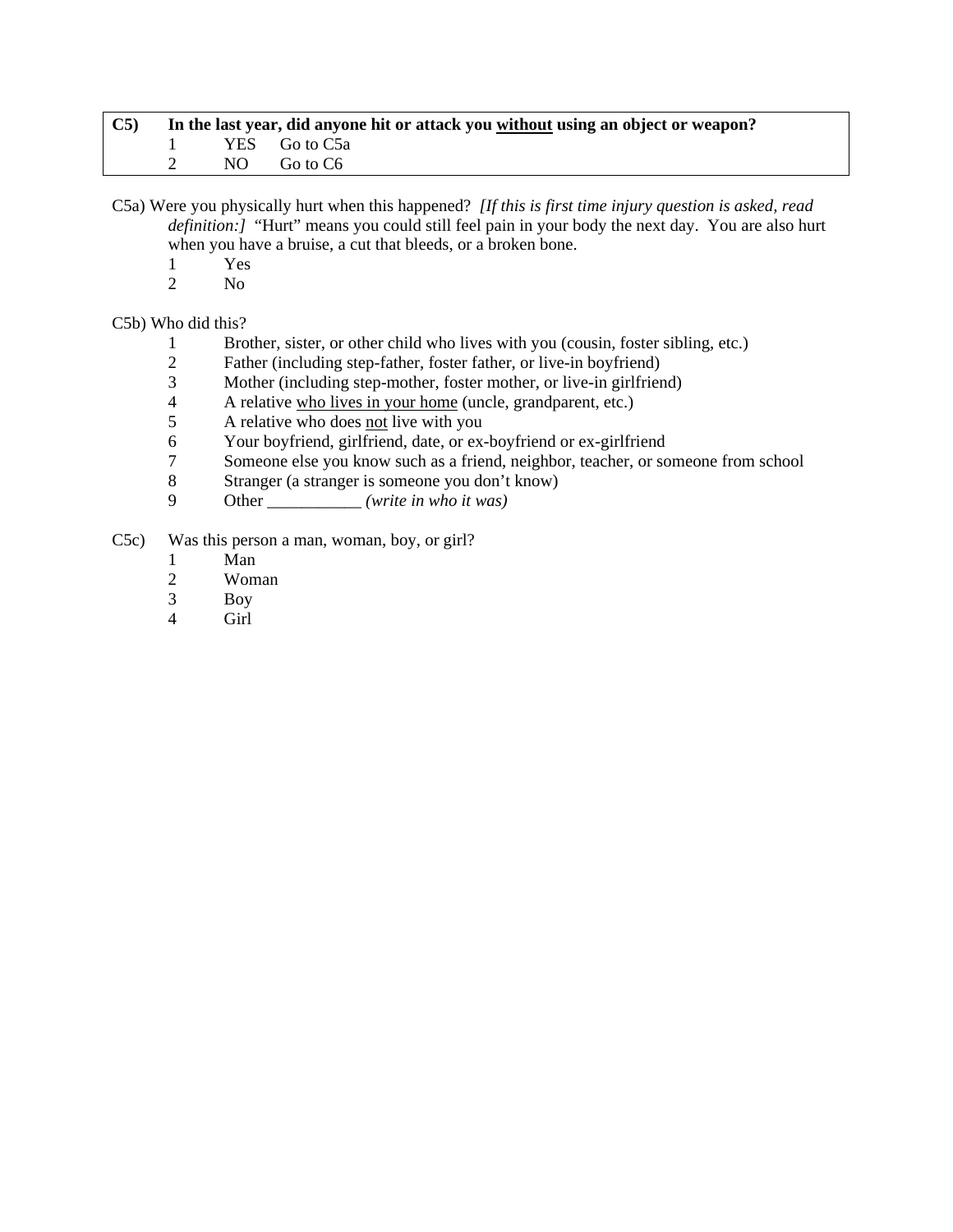| C6 | In the last year, did someone start to attack you, but for some reason, it didn't happen? For<br>example, someone helped you or you got away? |     |               |  |
|----|-----------------------------------------------------------------------------------------------------------------------------------------------|-----|---------------|--|
|    |                                                                                                                                               |     | YES Go to C6a |  |
|    |                                                                                                                                               | NO. | Go to C7      |  |

C6a) Were you physically hurt when this happened? *[If this is first time injury question is asked, read definition:]* "Hurt" means you could still feel pain in your body the next day. You are also hurt when you have a bruise, a cut that bleeds, or a broken bone.

- $\frac{1}{2}$  Yes
- N<sub>o</sub>

C6b) Who did this?

- 1 Brother, sister, or other child who lives with you (cousin, foster sibling, etc.)
- 2 Father (including step-father, foster father, or live-in boyfriend)
- 3 Mother (including step-mother, foster mother, or live-in girlfriend)<br>4 A relative who lives in your home (uncle, grandparent, etc.)
- 4 A relative who lives in your home (uncle, grandparent, etc.)
- 5 A relative who does not live with you
- 6 Your boyfriend, girlfriend, date, or ex-boyfriend or ex-girlfriend<br>
7 Someone else vou know such as a friend, neighbor, teacher, or so
- Someone else you know such as a friend, neighbor, teacher, or someone from school
- 8 Stranger (a stranger is someone you don't know)
- 9 Other \_\_\_\_\_\_\_\_\_\_\_ *(write in who it was)*

C6c) Was this person a man, woman, boy, or girl?

- 1 Man
- 2 Woman<br>3 Boy
- Boy
- 4 Girl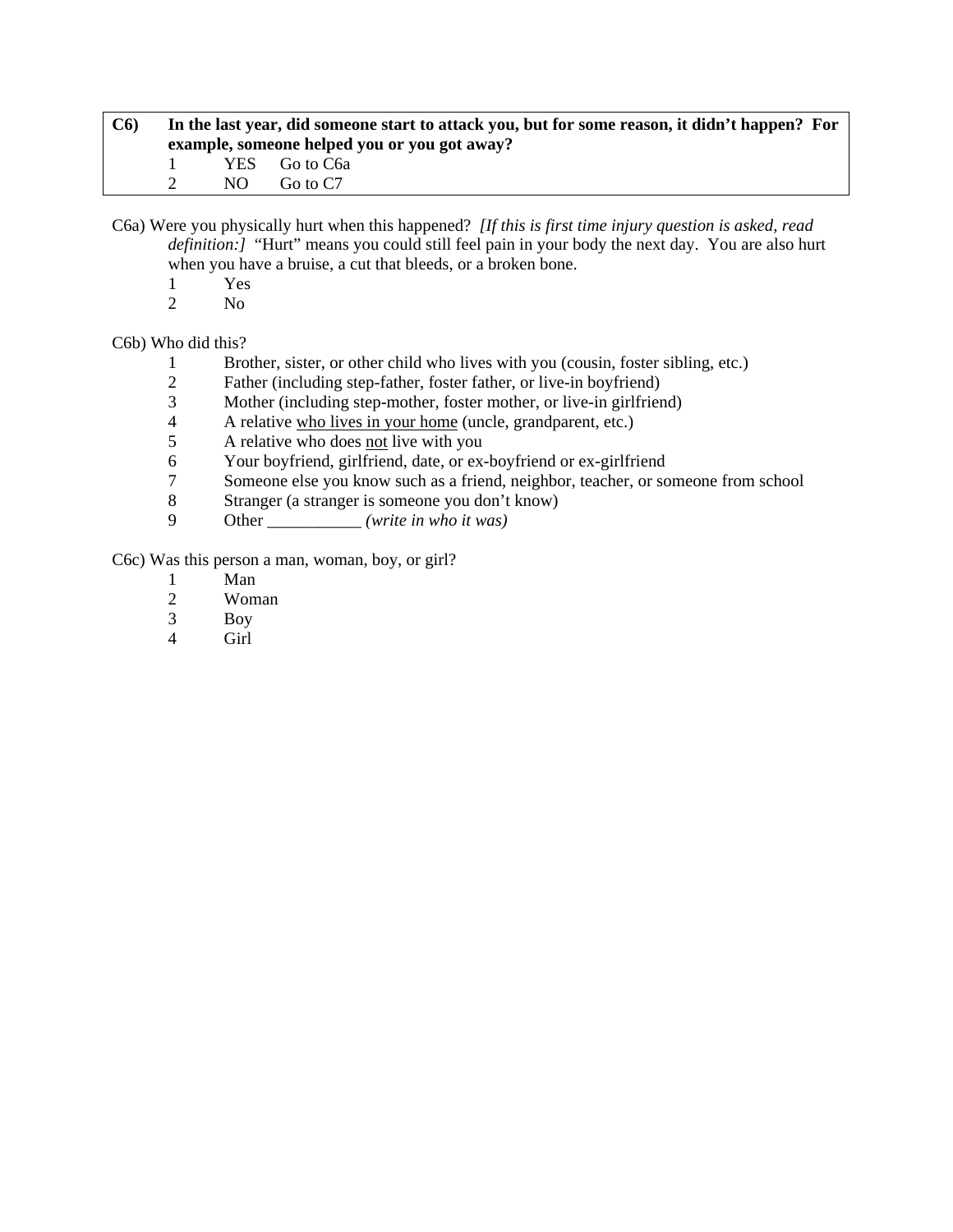| C7 |  | In the last year, did someone threaten to hurt you when you thought they might really do it? |
|----|--|----------------------------------------------------------------------------------------------|
|    |  | YES Go to C7a                                                                                |
|    |  | NO Go to C8                                                                                  |

- C7a) Were you physically hurt when this happened? *[If this is first time injury question is asked, read definition:]* "Hurt" means you could still feel pain in your body the next day. You are also hurt when you have a bruise, a cut that bleeds, or a broken bone.
	- 1 Yes
	- 2 No

C7b) Who did this?

- 1 Brother, sister, or other child who lives with you (cousin, foster sibling, etc.)<br>2 Father (including step-father, foster father, or live-in bovfriend)
- Father (including step-father, foster father, or live-in boyfriend)
- 3 Mother (including step-mother, foster mother, or live-in girlfriend)
- 4 A relative who lives in your home (uncle, grandparent, etc.)
- 5 A relative who does not live with you
- 6 Your boyfriend, girlfriend, date, or ex-boyfriend or ex-girlfriend
- 7 Someone else you know such as a friend, neighbor, teacher, or someone from school
- 8 Stranger (a stranger is someone you don't know)
- 9 Other \_\_\_\_\_\_\_\_\_\_\_ *(write in who it was)*

C7c) Was this person a man, woman, boy, or girl?

- 1 Man
- 2 Woman
- 3 Boy<br>4 Girl
- Girl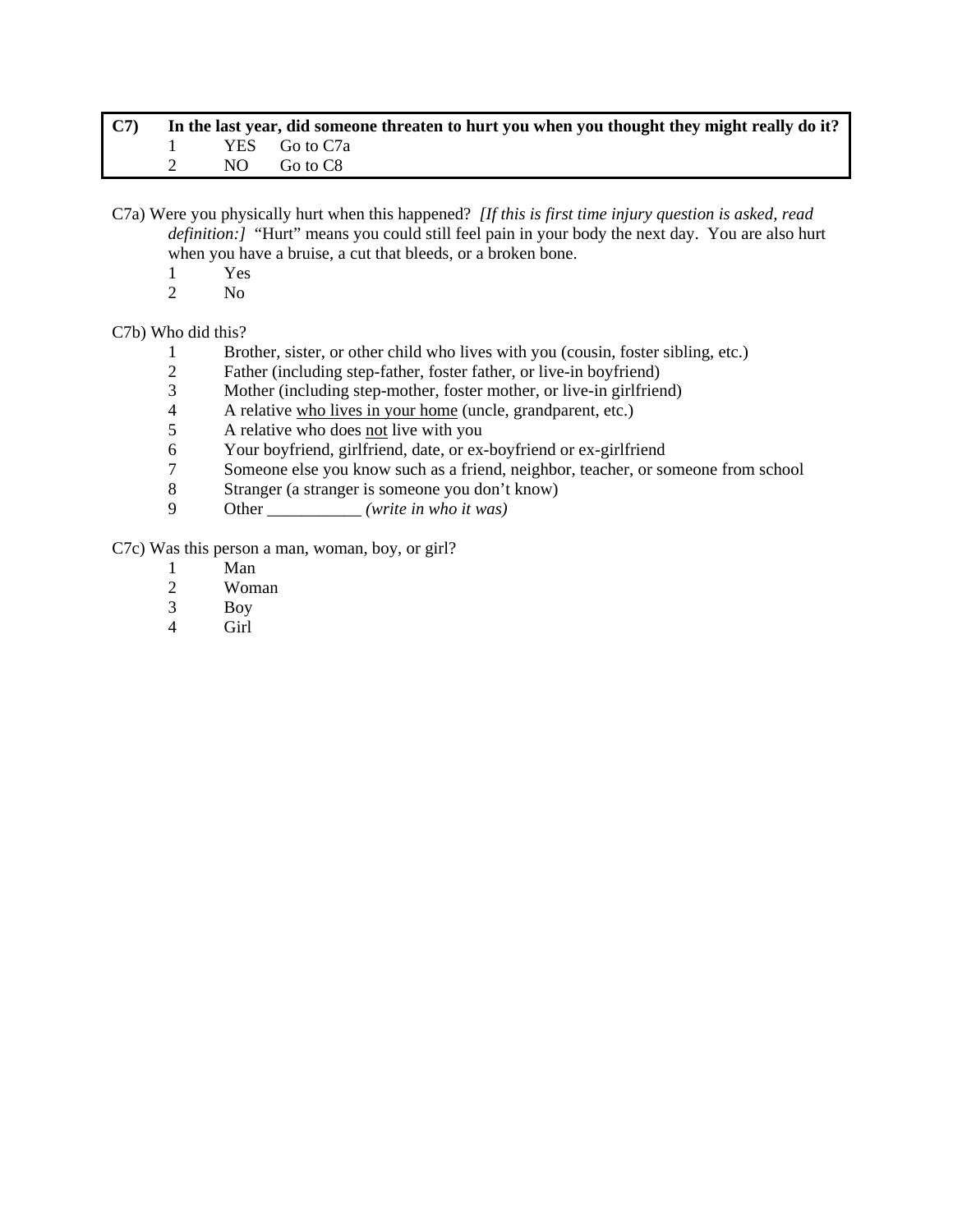| C8 | When a person is kidnapped, it means they were made to go somewhere, like into a car, by |                                                                                           |  |  |  |
|----|------------------------------------------------------------------------------------------|-------------------------------------------------------------------------------------------|--|--|--|
|    |                                                                                          | someone who they thought might hurt them. In the last year, did anyone try to kidnap you? |  |  |  |
|    |                                                                                          | YES Go to C8a                                                                             |  |  |  |
|    | NO.                                                                                      | Go to C9                                                                                  |  |  |  |

C8a) Were you physically hurt when this happened? *[If this is first time injury question is asked, read definition:]* "Hurt" means you could still feel pain the next day, you had a bruise, a cut that bled, or anything more serious like a broken bone.

- $\frac{1}{2}$  Yes
- N<sub>o</sub>

C8b) Who did this?

- 1 Brother, sister, or other child who lives with you (cousin, foster sibling, etc.)
- 2 Father (including step-father, foster father, or live-in boyfriend)
- 3 Mother (including step-mother, foster mother, or live-in girlfriend)<br>4 A relative who lives in your home (uncle, grandparent, etc.)
- 4 A relative who lives in your home (uncle, grandparent, etc.)
- 5 A relative who does not live with you
- 6 Your boyfriend, girlfriend, date, or ex-boyfriend or ex-girlfriend<br>
7 Someone else vou know such as a friend, neighbor, teacher, or so
- 7 Someone else you know such as a friend, neighbor, teacher, or someone from school
- 8 Stranger (a stranger is someone you don't know)
- 9 Other \_\_\_\_\_\_\_\_\_\_\_ *(write in who it was)*

C8c) Was this person a man, woman, boy or girl?

- 1 Man
- 2 Woman<br>3 Boy
- **Boy**
- 4 Girl

C8d) Were you actually kidnapped or did you get away before it happened?

- 1 Kidnapped
- 2 Got away (*Note to interviewer: This includes with any help*)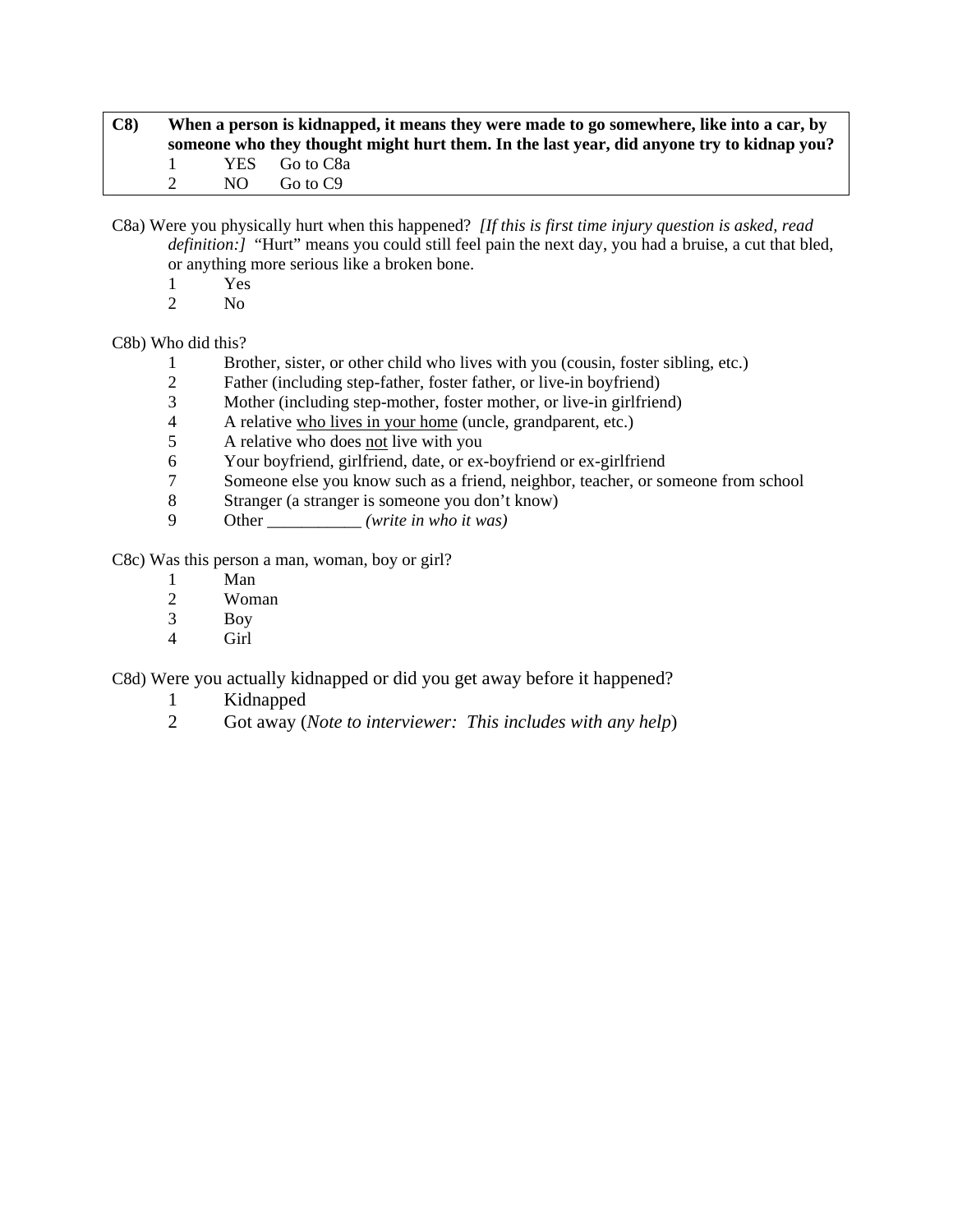**C9) In the last year, have you been hit or attacked because of your skin color, religion, or where your family comes from? Because of a physical problem you have? Or because someone said you were gay?**  1 YES Go to C9a

2 NO Go to Module B, M1

- C9a) Were you physically hurt when this happened? *[If this is first time injury question is asked, read definition:]* "Hurt" means you could still feel pain the next day, you had a bruise, a cut that bled, or anything more serious like a broken bone.
	- 1 Yes
	- 2 No

# C9b) Who did this?

- 1 Brother, sister, or other child who lives with you (cousin, foster sibling, etc.)
- 2 Father (including step-father, foster father, or live-in boyfriend)
- 3 Mother (including step-mother, foster mother, or live-in girlfriend)
- 4 A relative who lives in your home (uncle, grandparent, etc.)
- 5 A relative who does not live with you
- 6 Your boyfriend, girlfriend, date, or ex-boyfriend or ex-girlfriend
- 7 Someone else you know such as a friend, neighbor, teacher, or someone from school
- 8 Stranger (a stranger is someone you don't know)
- 9 Other \_\_\_\_\_\_\_\_\_\_\_ *(write in who it was)*

C9c) Was this person a man, woman, boy or girl?

- 1 Man<br>2 Wom
- Woman
- 3 Boy
- 4 Girl

C9d) What was the reason? Was it because of:

- 1 Your skin color
- 
- 2 Your religion<br>3 Where your fa Where your family comes from
- 4 Because of some physical problem you have
- 5 Because someone said you were gay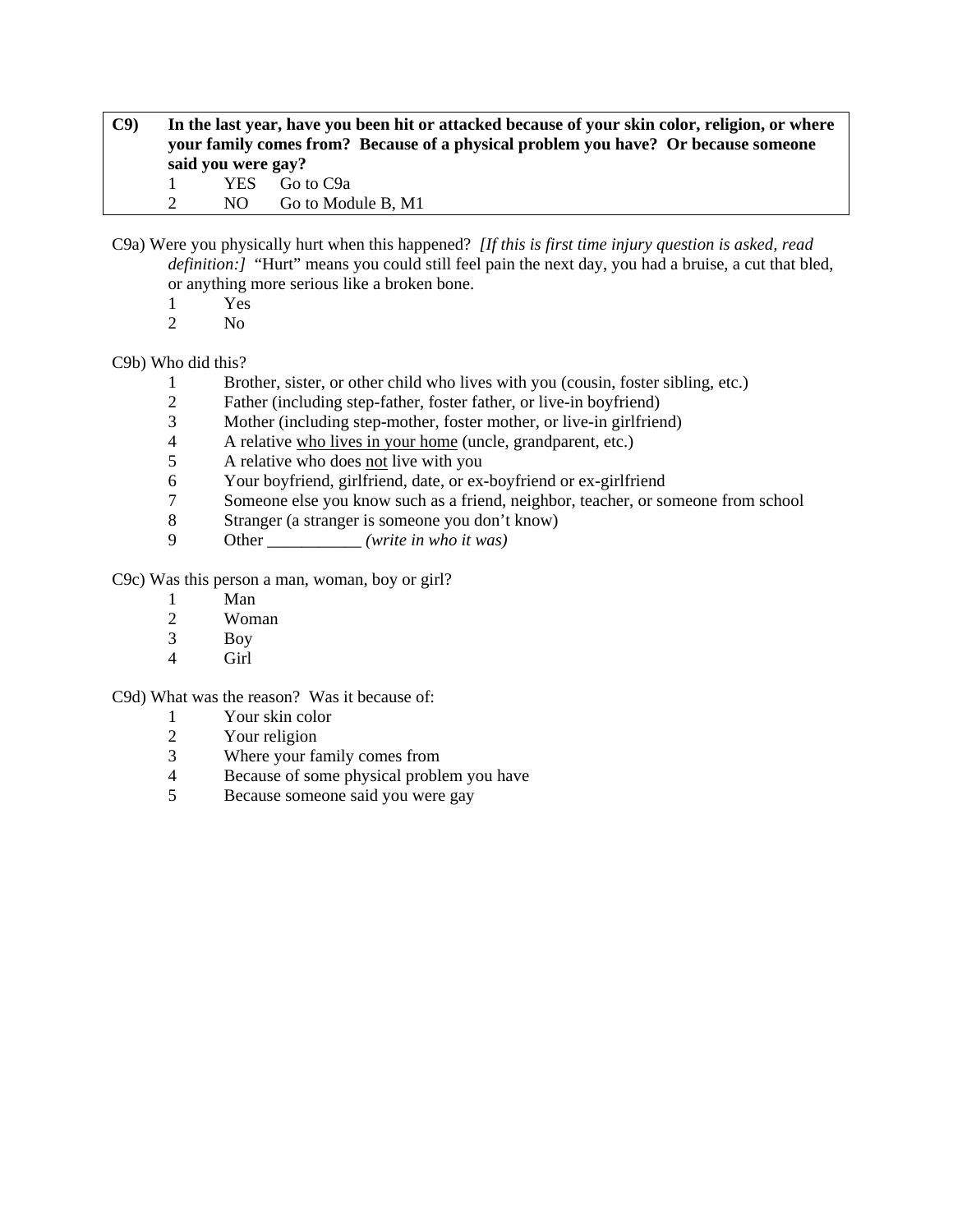## *Module B: CHILD MALTREATMENT*

**Next, we are going to ask about grown-ups who take care of you. This means parents, babysitters, adults who live with you, or others who watch you. Before we begin, I want to remind you that your answers will be kept totally private. If there is a particular question that you don't want to answer, that's O.K. But it is important that you be as honest as you can, so that the researchers can get a better idea of the kinds of things that kids your age sometimes face.** 

| M1) | Not including spanking on your bottom, In the last year, did a grown-up in your life hit,<br>beat, kick, or physically hurt you in any way? |     |                            |
|-----|---------------------------------------------------------------------------------------------------------------------------------------------|-----|----------------------------|
|     |                                                                                                                                             |     | YES Go to M <sub>1</sub> a |
|     |                                                                                                                                             | NO. | Go to M2                   |

M1a) Were you physically hurt when this happened? *[If this is first time injury question is asked, read definition:]* "Hurt" means you could still feel pain in your body the next day. You are also hurt when you have a bruise, a cut that bleeds, or a broken bone.

- 1 Yes
- 2  $N<sub>0</sub>$

M1b) Who did this?

- 1 Father
- 2 Step-father
- 3 Foster father
- 4 Mother
- 5 Step-mother
- 6 Foster mother
- 7 Parent's boyfriend or girlfriend who lives with you
- 8 Parent's boyfriend or girlfriend who does not live with you
- 9 Uncle, aunt, grandparent, or other adult relative who lives in your home
- 10 Grown-up relative, such as uncle, aunt, grandparent, who does not live with you
- 11 Grown-up you know but do not live with, such as teacher, coach, neighbor, or babysitter
- 12 Other \_\_\_\_\_\_\_\_\_\_\_ *(write in who it was, recode if none in caregiving role)*

M1c) Was this person a man, or a woman?

- 1 Man
- 2 Woman
- 3 Boy
- 4 Girl

M1d) Did the person who did this use any of these?

- 1 Gun
- 2 Knife
- 3 Stick, rock, bottle, pipe, or tool such as a hammer or wrench
- 4 Other (Specify )
- 5 No weapon used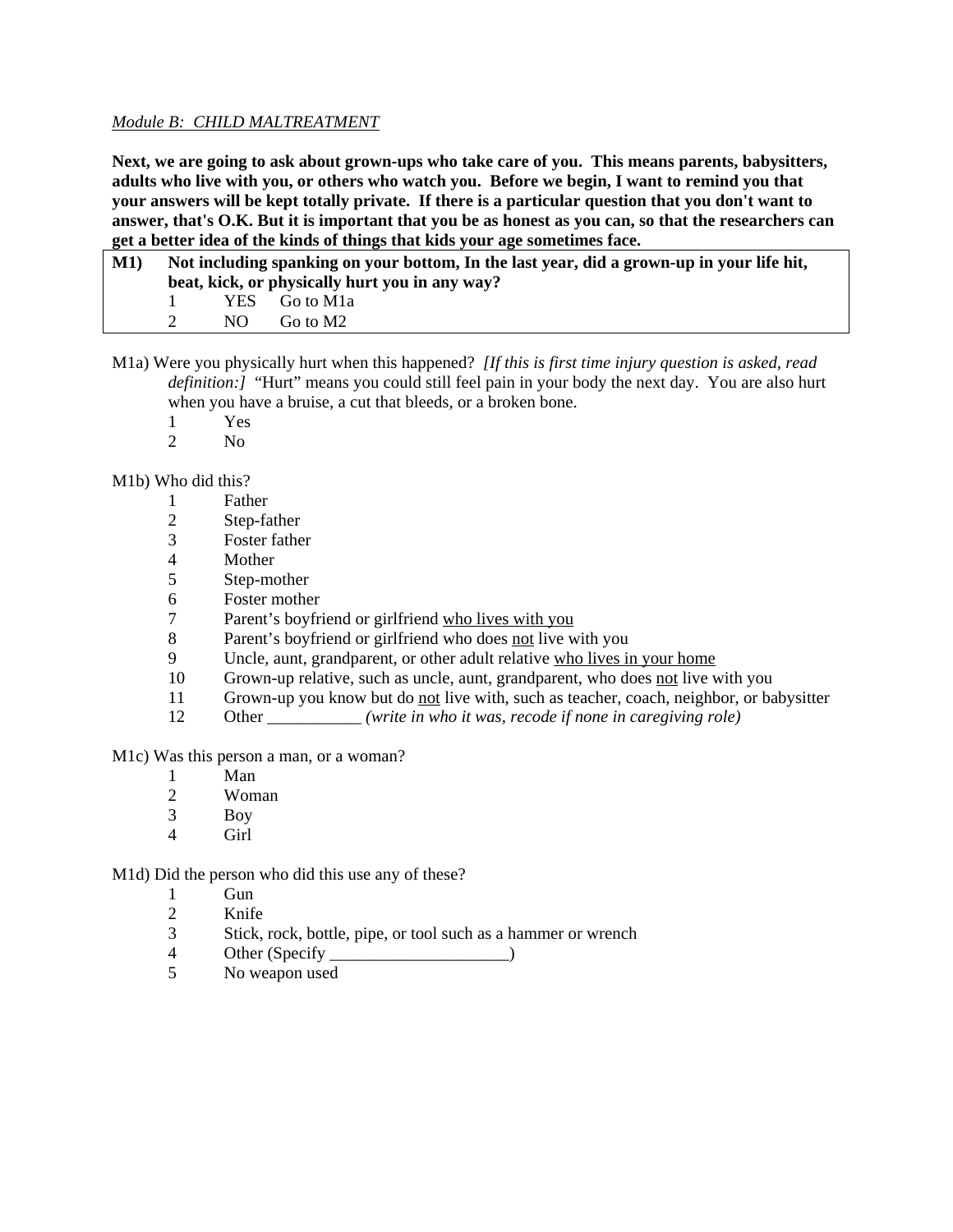# **M2) In the last year, did you get scared or feel really bad because grown-ups in your life called you names, said mean things to you, or said they didn't want you?**<br>1 YES Go to M2a 1 YES Go to M2a 2 NO Go to M3

M2a) Who did this?

| Father      |
|-------------|
| Step-father |

- 2 Step-father<br>3 Foster father
- 
- 4 Mother<br>5 Step-mo Step-mother
- 6 Foster mother
- 7 Parent's boyfriend or girlfriend who lives with you
- 8 Parent's boyfriend or girlfriend who does <u>not</u> live with you<br>9 Uncle, aunt, grandparent, or other adult relative who lives in
- Uncle, aunt, grandparent, or other adult relative who lives in your home
- 10 Grown-up relative, such as uncle, aunt, grandparent, who does not live with you
- 11 Grown-up you know but do <u>not</u> live with, such as teacher, coach, neighbor, or babysitter<br>12 Other *(write in who it was, recode if none in caregiving role)*
- 0ther *(write in who it was, recode if none in caregiving role)*

M2b) Was this person a man, or a woman?

- 1 Man
- 2 Woman<br>3 Boy
- Boy
- 4 Girl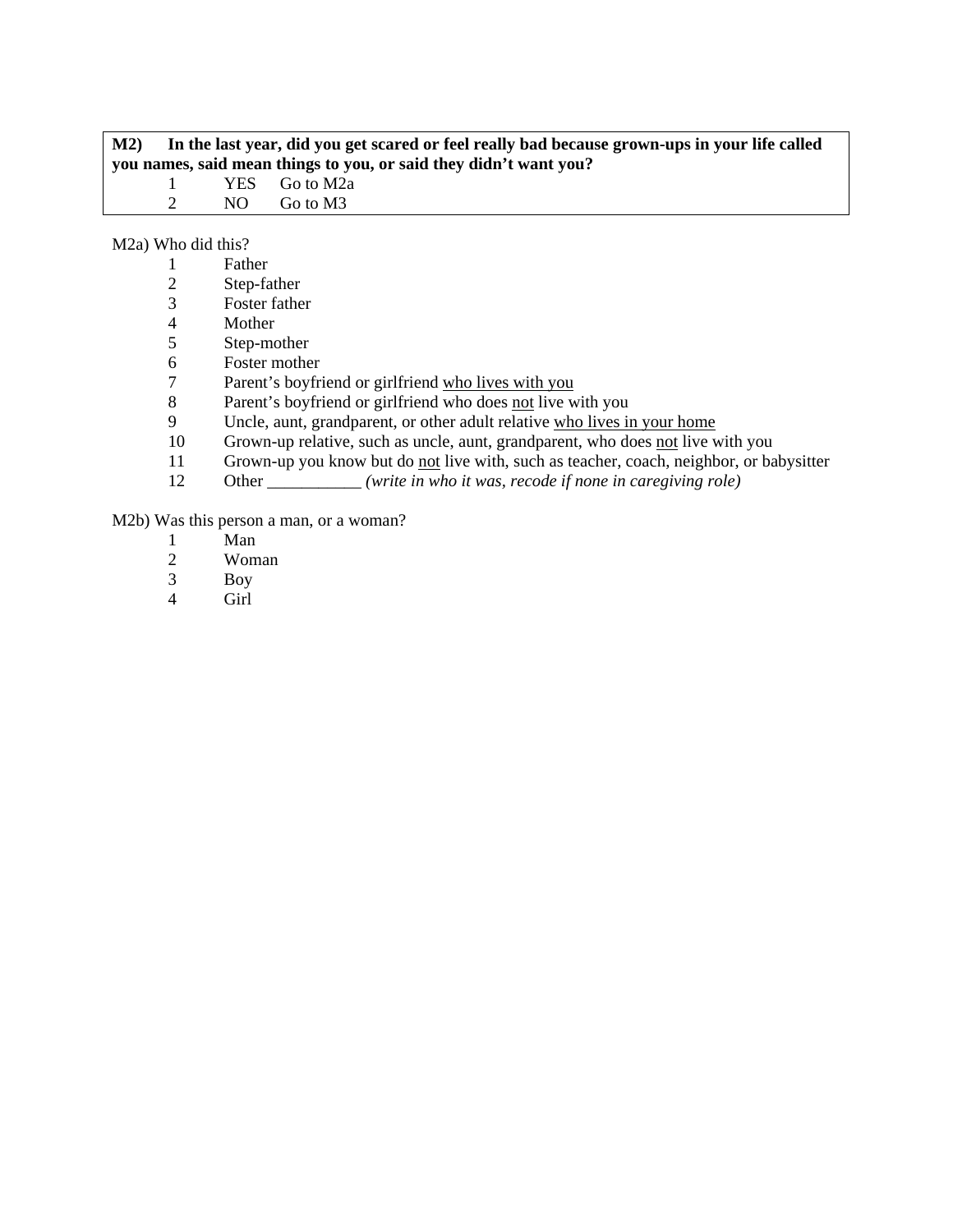**M3) When someone is neglected, it means that the grown-ups in their life didn't take care of them the way they should. They might not get them enough food, take them to the doctor when they are sick, or make sure they have a safe place to stay. In the last year, did you get neglected?** 

1 YES Go to M3a 2 NO Go to M4

M3a) Who did this?

|  | Father |  |
|--|--------|--|
|  |        |  |

- 2 Step-father
- 3 Foster father
- **Mother**
- 5 Step-mother
- 6 Foster mother
- 7 Parent's boyfriend or girlfriend who lives with you
- 8 Parent's boyfriend or girlfriend who does not live with you
- 9 Uncle, aunt, grandparent, or other adult relative who lives in your home
- 10 Grown-up relative, such as uncle, aunt, grandparent, who does not live with you
- 11 Grown-up you know but do not live with, such as teacher, coach, neighbor, or babysitter
- 12 Other *(write in who it was, recode if none in caregiving role)*

M3b) Was this person a man, or a woman?

- 1 Man<br>2 Wom
- Woman
- 3 Boy
- 4 Girl

M3c) Did you get sick when this happened?

- 1 Yes
- 2 No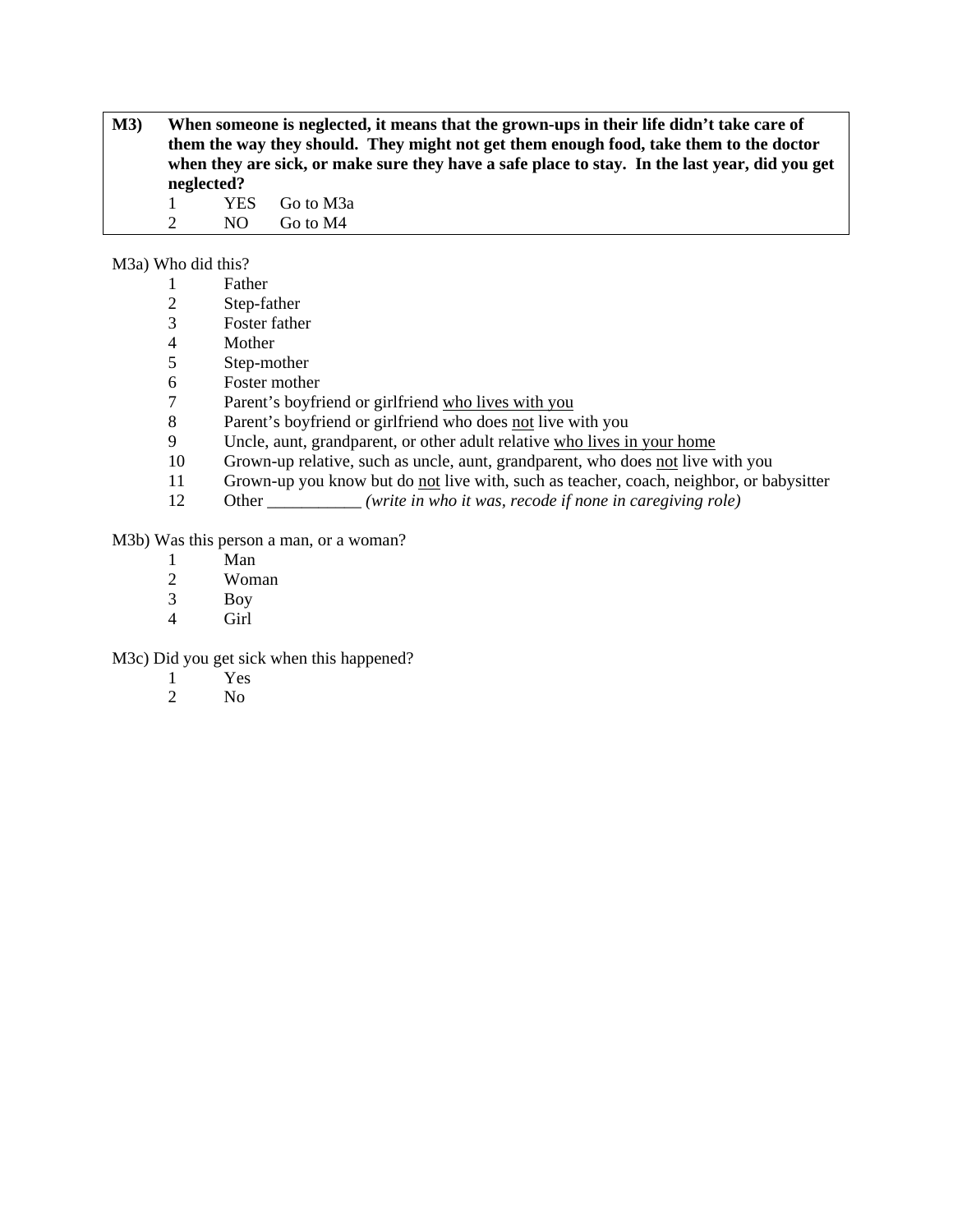| M4) | Sometimes a family fights over where a child should live. In the last year, did a parent take,<br>keep, or hide you to stop you from being with another parent? |  |                         |  |
|-----|-----------------------------------------------------------------------------------------------------------------------------------------------------------------|--|-------------------------|--|
|     |                                                                                                                                                                 |  | YES Go to M4a           |  |
|     |                                                                                                                                                                 |  | $NO$ Go to Module C, P1 |  |

M4a) Were you physically hurt when this happened? *[If this is first time injury question is asked, read definition:]* "Hurt" means you could still feel pain in your body the next day. You are also hurt when you have a bruise, a cut that bleeds, or a broken bone.

- $\frac{1}{2}$  Yes
- N<sub>o</sub>

M4b) Who did this?

- 1 Father
- 2 Step-father
- 3 Foster father
- **Mother**
- 5 Step-mother
- 6 Foster mother<br>7 Parent's boyfri
- Parent's boyfriend or girlfriend who lives with you
- 8 Parent's boyfriend or girlfriend who does not live with you
- 9 Uncle, aunt, grandparent, or other adult relative who lives in your home
- 10 Grown-up relative, such as uncle, aunt, grandparent, who does not live with you
- 11 Grown-up you know but do not live with, such as teacher, coach, neighbor, or babysitter
- 12 Other \_\_\_\_\_\_\_\_\_\_\_ *(write in who it was, recode if none in caregiving role)*

M4c) Was this person a man, or a woman?

- 1 Man
- 2 Woman
- 3 Boy
- 4 Girl

M4d) Did this person take, keep or hide you to try to keep you from *ever* living with this other parent?

- 1 Yes<br>2 No
- N<sub>o</sub>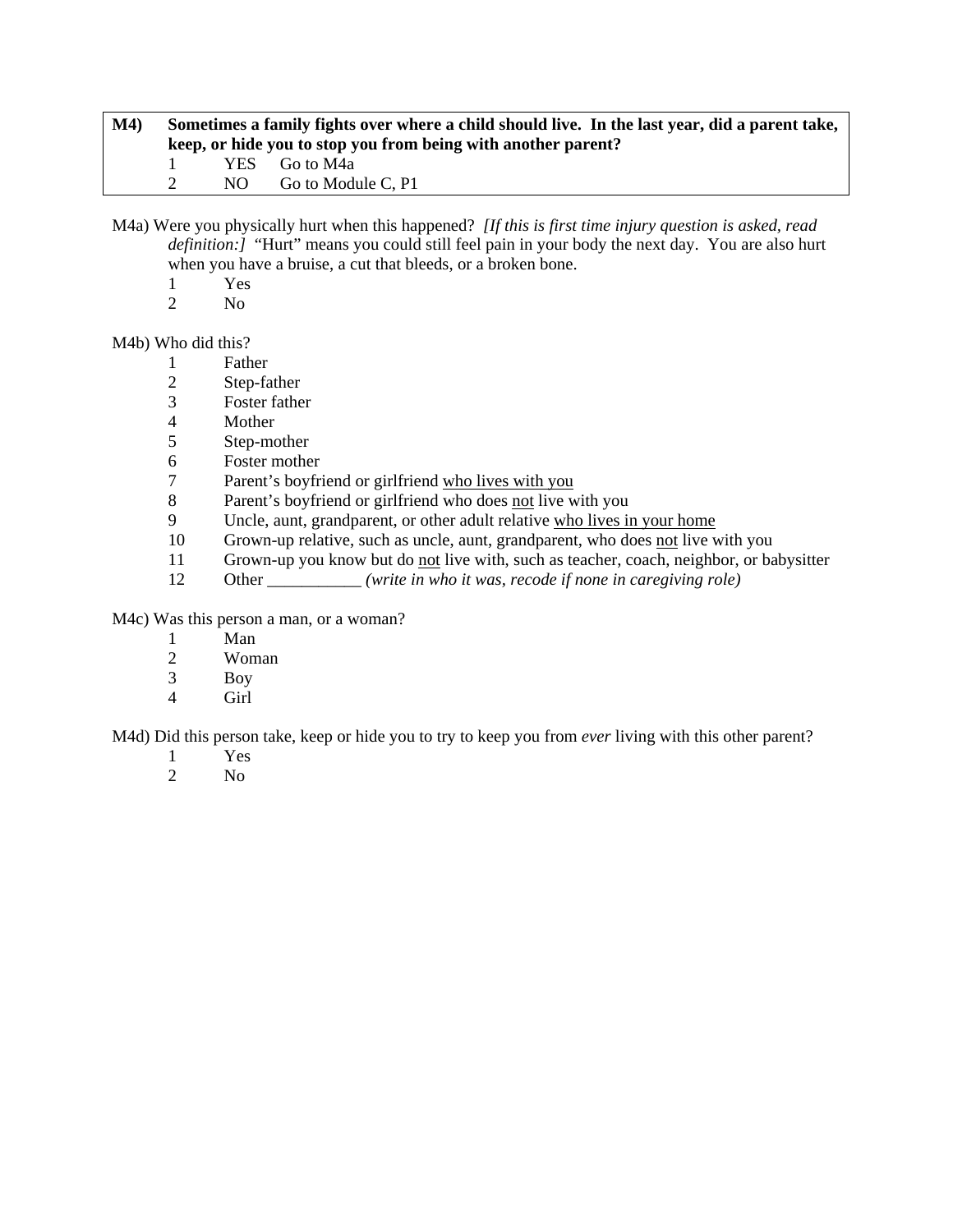## *Module C: PEER AND SIBLING VICTIMIZATION*S

*Notes to interviewer:* 

*a) If it's apparent there was more than one incident, say, "Answer the next questions about the last time this happened."]* 

*b) Try to complete follow-ups from open-ended response to questions. Read response categories only if youth needs help.* 

# **P1) Sometimes groups of kids or gangs attack people. In the last year, did a group of kids or a gang hit, jump, or attack you?**  1 YES Go to P1a 2 NO Go to P2

P1a) Were you physically hurt when this happened? *[If this is first time injury question is asked, read definition:]* "Hurt" means you could still feel pain in your body the next day. You are also hurt when you have a bruise, a cut that bleeds, or a broken bone.

- 1 Yes
- 2 No

P1b) Did the people who did this use any of these?

- 1 Gun
- 2 Knife
- 3 Stick, rock, bottle, pipe, or tool such as a hammer or wrench
- 4 Other (Specify \_\_\_\_\_\_\_\_\_\_\_\_\_\_\_\_\_\_\_\_\_\_\_\_\_\_\_)
- 5 No weapon used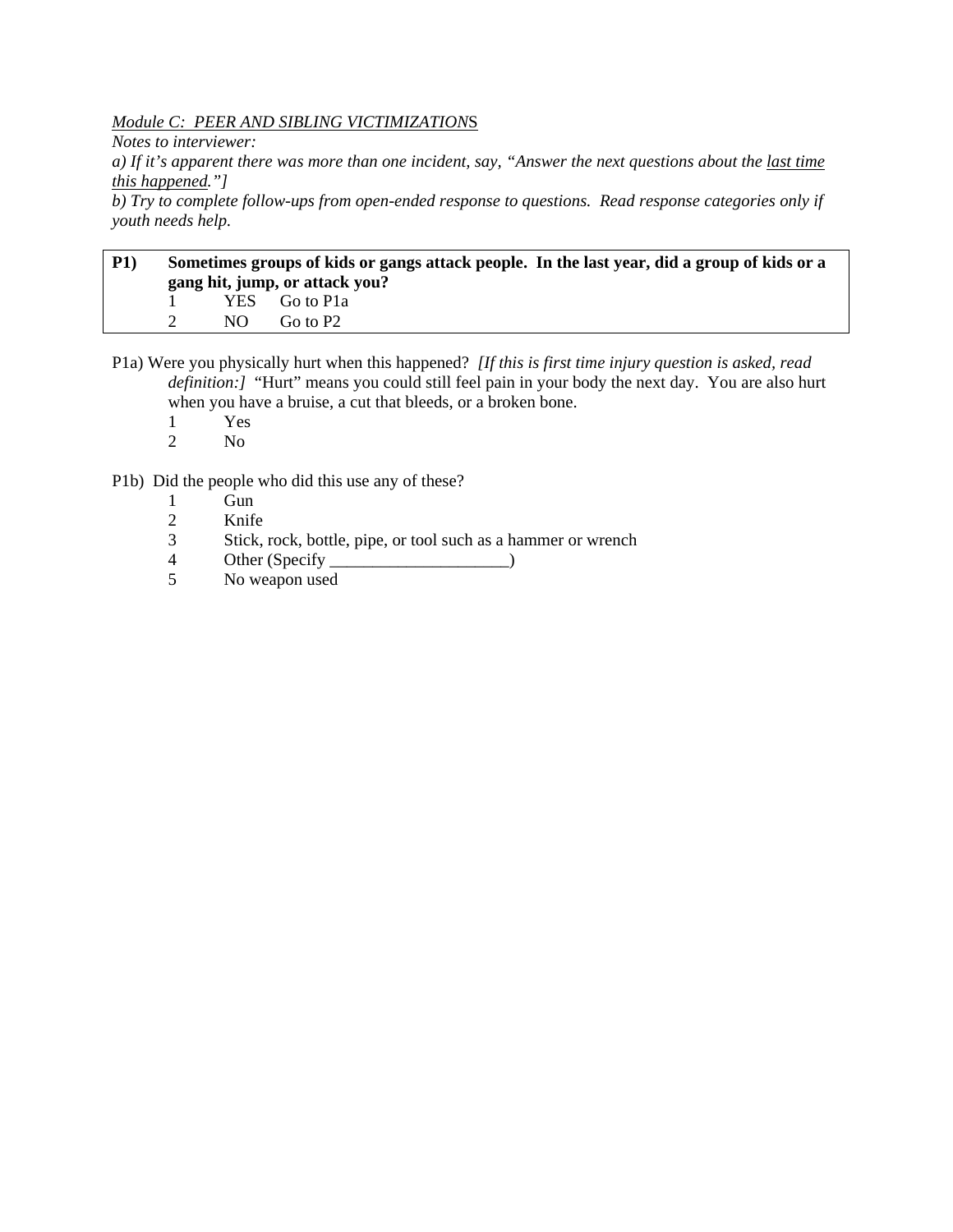- **P2) (If Yes to P1, say: "Other than what you just told me about…..") In the last year, did any kid, even a brother or sister, hit you? Somewhere like: at home, at school, out playing, in a store, or anywhere else?**  1 YES Go to P2a 2 NO Go to P3
- P2a) Were you physically hurt when this happened? *[If this is first time injury question is asked, read definition:]* "Hurt means you could still feel pain in your body the next day. You are also hurt when you have a bruise, a cut that bleeds, or a broken bone.
	- 1 Yes
	- 2 No

# P2b) Who did this?

- 1 Brother (including step-brother and foster brother)
- 2 Sister (including step-sister and foster sister)<br>3 Other child who lives with you (such as cous
- Other child who lives with you (such as cousin)
- 4 Relative under 18 years old who does not live with you (such as cousin, young uncle)
- 5 Your boyfriend, girlfriend, date, or ex-boyfriend or ex-girlfriend
- 6 Someone else you know such as a friend, neighbor, or someone from school (under 18)
- 7 Stranger under 18 years old (a stranger is someone you don't know)
- 8 Other *(write in who it was, recode if not juvenile)*

P2c) Was this person a boy or a girl?

- 1 Boy
- 2 Girl

P2d) Did the person who did this use any of these?

- 1 Gun<br>2 Knife
- 2 Knife
- 3 Stick, rock, bottle, pipe, or tool such as a hammer or wrench
- 4 Other (Specify \_\_\_\_\_\_\_\_\_\_\_\_\_\_\_\_\_\_\_\_\_)
- 5 No weapon used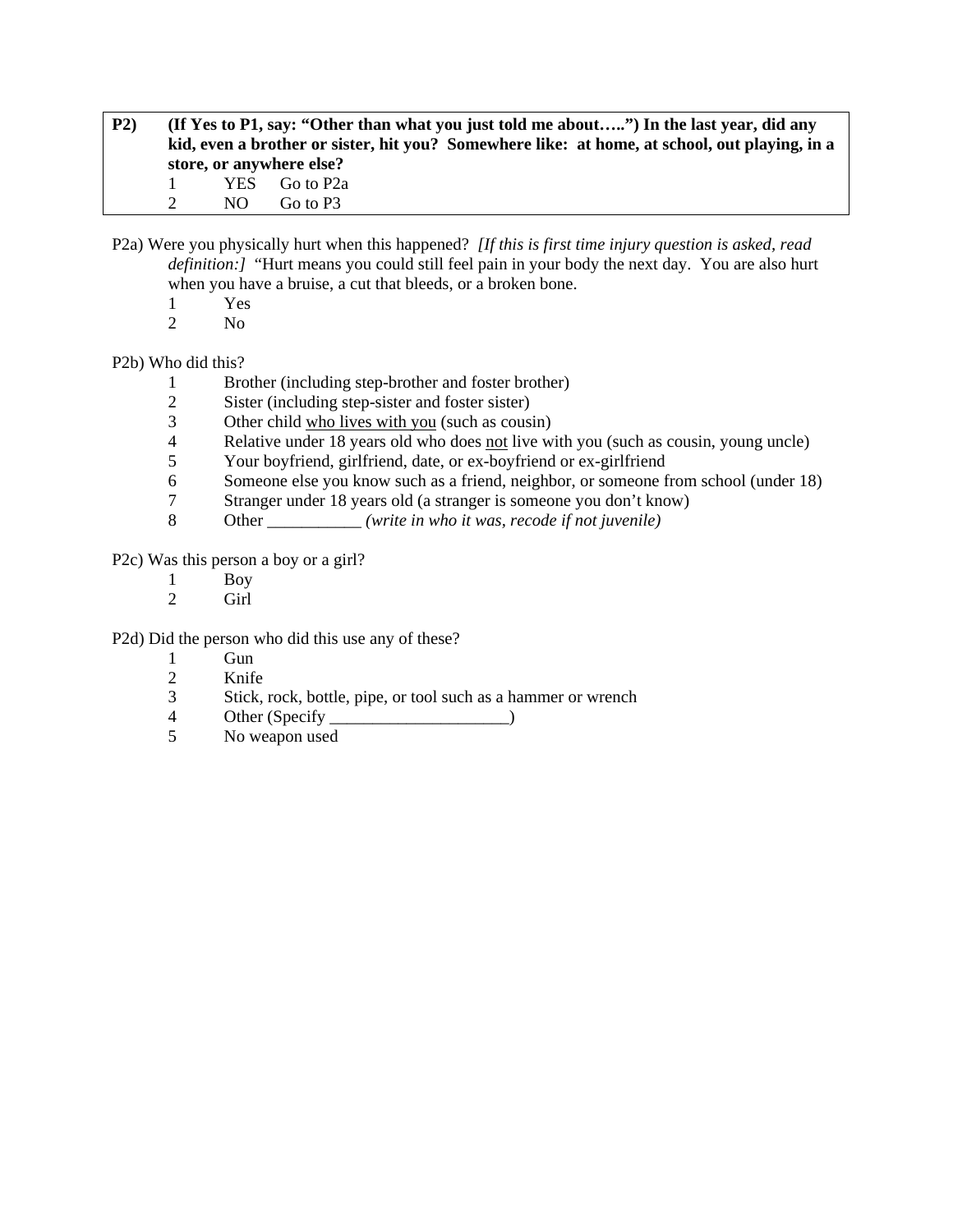| <b>P3</b> ) | In the last year, did any kids try to hurt your private parts on purpose by hitting or kicking<br>you there? |     |               |
|-------------|--------------------------------------------------------------------------------------------------------------|-----|---------------|
|             |                                                                                                              |     | YES Go to P3a |
|             |                                                                                                              | NO. | Go to P4      |

P3a) Were you physically hurt when this happened? *[If this is first time injury question is asked, read definition:]* "Hurt" means you could still feel pain in your body the next day. You are also hurt when you have a bruise, a cut that bleeds, or a broken bone.

- $\frac{1}{2}$  Yes
- N<sub>o</sub>

P3b) Who did this?

- 1 Brother (including step-brother and foster brother)
- 2 Sister (including step-sister and foster sister)
- 3 Other child who lives with you (such as cousin)<br>4 Relative under 18 years old who does not live w
- Relative under 18 years old who does not live with you (such as cousin, young uncle)
- 5 Your boyfriend, girlfriend, date, or ex-boyfriend or ex-girlfriend
- 6 Someone else you know such as a friend, neighbor, or someone from school (under 18)
- 7 Stranger under 18 years old (a stranger is someone you don't know)
- 8 Other \_\_\_\_\_\_\_\_\_\_\_ *(write in who it was, recode if not juvenile)*

P3c) Was this person a boy or a girl?

- $\frac{1}{2}$  Boy
- Girl

P3d) Did the person who did this use any of these?

- 1 Gun
- 2 Knife
- 3 Stick, rock, bottle, pipe, or tool such as a hammer or wrench
- 4 Other (Specify \_\_\_\_\_\_\_\_\_\_\_\_\_\_\_\_\_\_\_\_\_)
- 5 No weapon used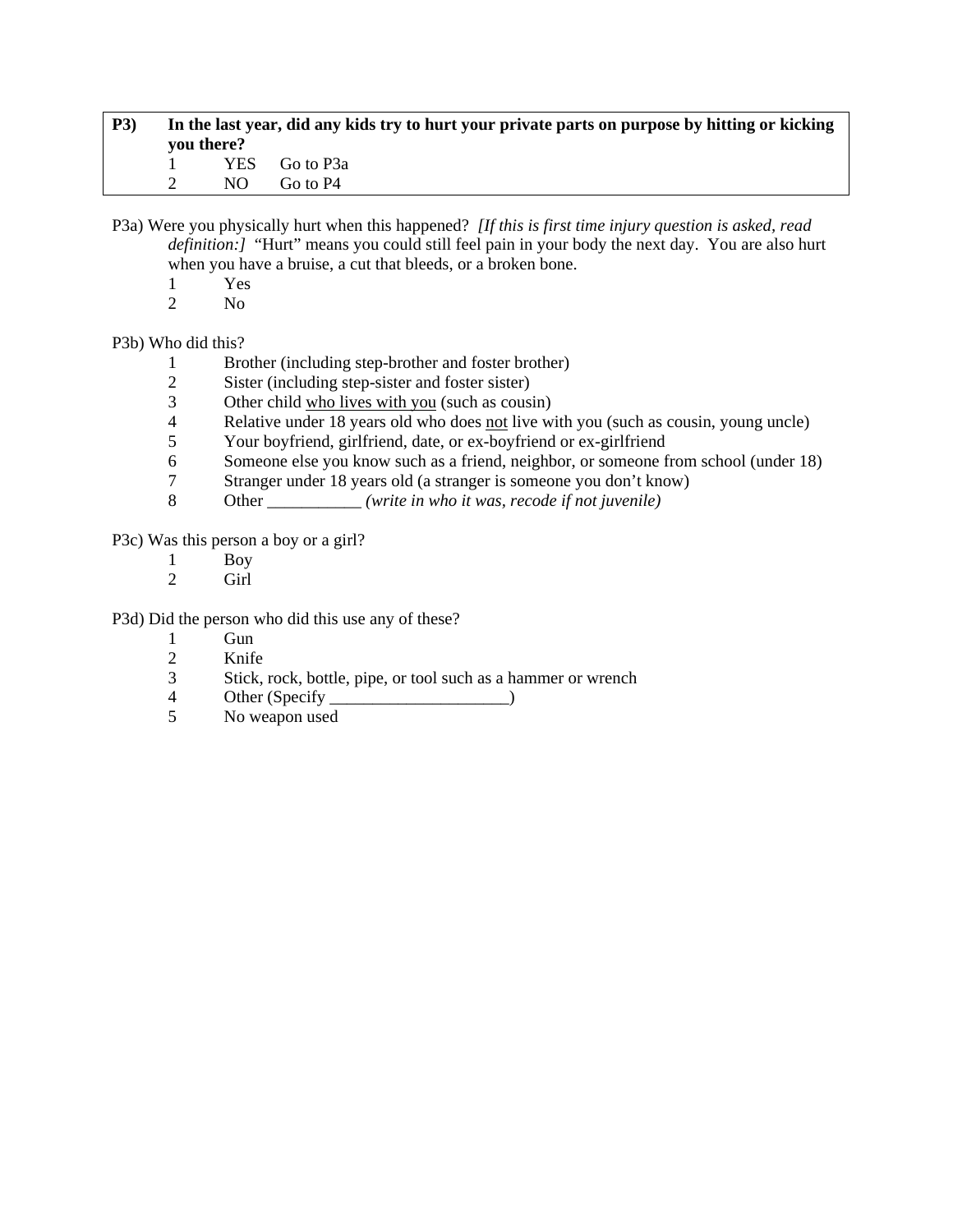| <b>P4</b> ) | In the last year, did any kids, even a brother or sister, pick on you by chasing you or<br>grabbing you or by making you do something you didn't want to do? |     |               |  |
|-------------|--------------------------------------------------------------------------------------------------------------------------------------------------------------|-----|---------------|--|
|             |                                                                                                                                                              |     | YES Go to P4a |  |
|             |                                                                                                                                                              | NO. | Go to P5      |  |

P4a) Were you physically hurt when this happened? *[If this is first time injury question is asked, read definition:]* "Hurt" means you could still feel pain in your body the next day. You are also hurt when you have a bruise, a cut that bleeds, or a broken bone.

- $\frac{1}{2}$  Yes
- N<sub>o</sub>

P4b) Who did this?

- 1 Brother (including step-brother and foster brother)
- 2 Sister (including step-sister and foster sister)
- 3 Other child who lives with you (such as cousin)<br>4 Relative under 18 years old who does not live w
- Relative under 18 years old who does not live with you (such as cousin, young uncle)
- 5 Your boyfriend, girlfriend, date, or ex-boyfriend or ex-girlfriend
- 6 Someone else you know such as a friend, neighbor, or someone from school (under 18)<br>
The Stranger under 18 years old (a stranger is someone you don't know)
- Stranger under 18 years old (a stranger is someone you don't know)
- 8 Other \_\_\_\_\_\_\_\_\_\_\_ *(write in who it was, recode if not juvenile)*

P4c) Was this person a boy or a girl?

- 1 Boy<br>2 Girl
- Girl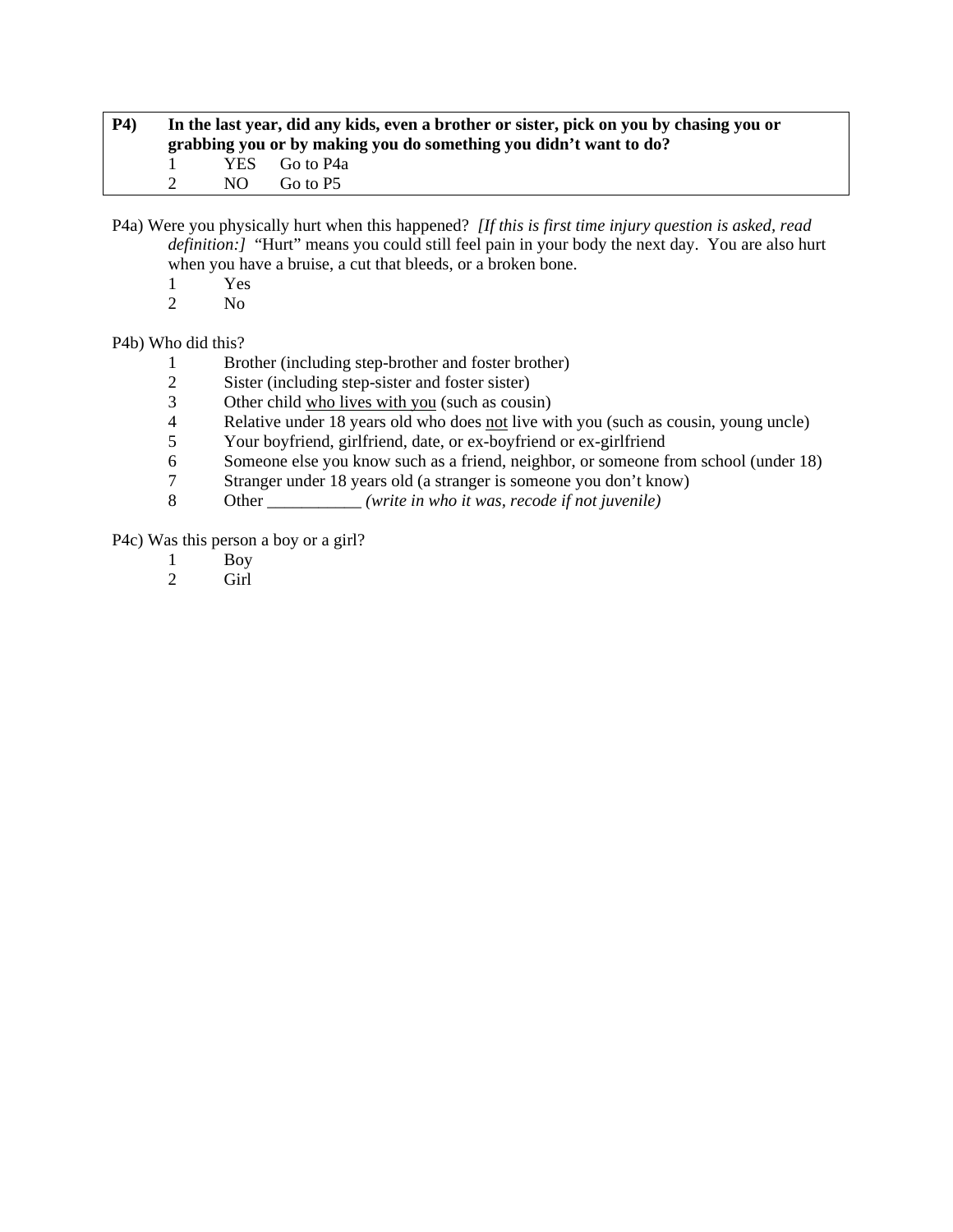| <b>P5</b> ) | In the last year, did you get scared or feel really bad because kids were calling you names,<br>saying mean things to you, or saying they didn't want you around? |     |               |  |
|-------------|-------------------------------------------------------------------------------------------------------------------------------------------------------------------|-----|---------------|--|
|             | $\mathbf{I}$                                                                                                                                                      |     | YES Go to P5a |  |
|             |                                                                                                                                                                   | NO. | Go to P6      |  |

P5a) Who did this?

- 1 Brother (including step-brother and foster brother)
- 2 Sister (including step-sister and foster sister)<br>3 Other child who lives with you (such as cousi
- 3 Other child who lives with you (such as cousin)<br>4 Relative under 18 years old who does not live w
- Relative under 18 years old who does <u>not</u> live with you (such as cousin, young uncle)<br>
Your boyfriend, girlfriend, date, or ex-boyfriend or ex-girlfriend
- 5 Your boyfriend, girlfriend, date, or ex-boyfriend or ex-girlfriend<br>6 Someone else you know such as a friend, neighbor, or someone f
- Someone else you know such as a friend, neighbor, or someone from school (under 18)
- 7 Stranger under 18 years old (a stranger is someone you don't know)
- 8 Other \_\_\_\_\_\_\_\_\_\_\_ *(write in who it was, recode if not juvenile)*

P5b) Was this person a boy or a girl?

- 1 Boy<br>2 Girl
- Girl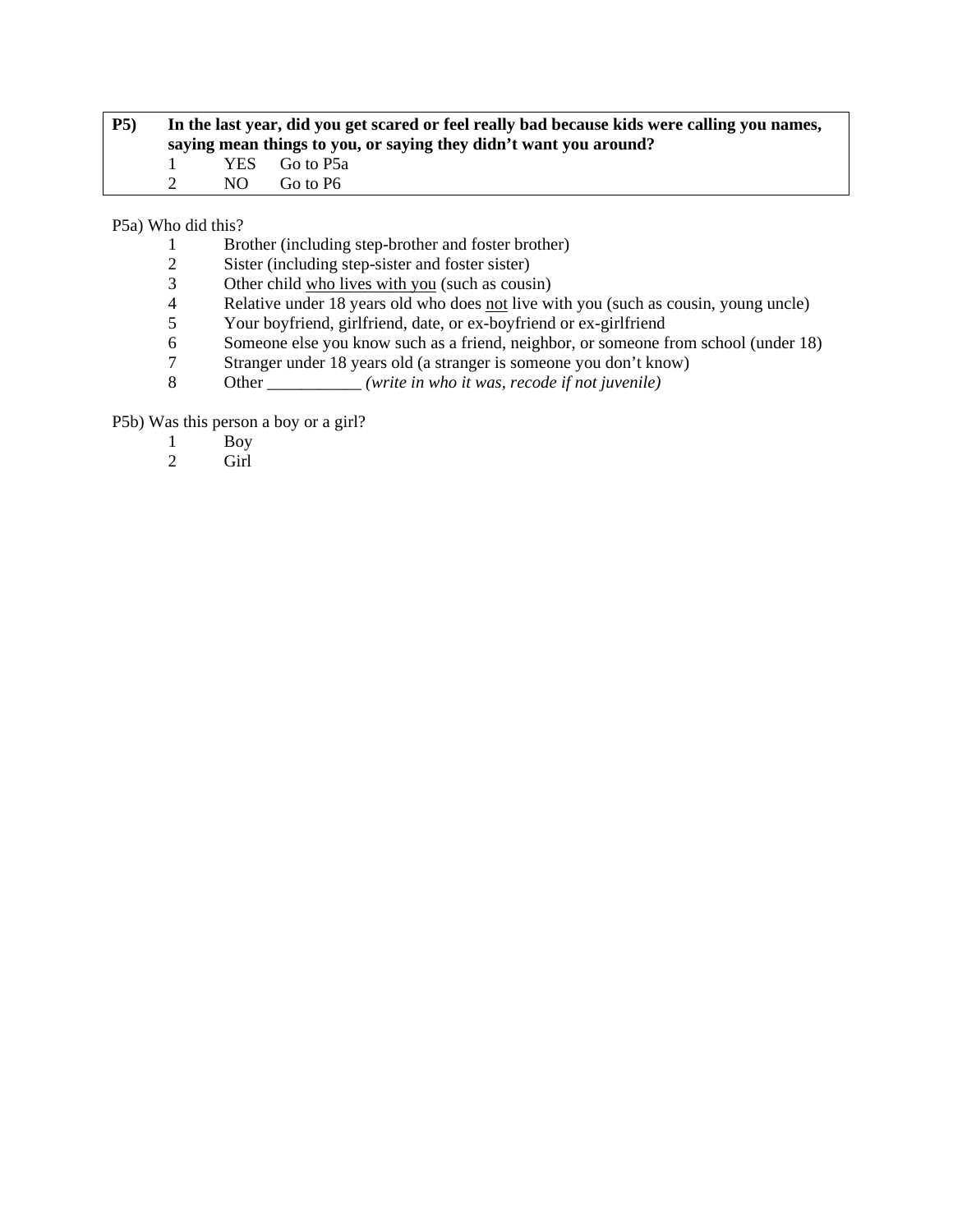*Note: P6 is only asked for youth aged 12 and over.* 

| <b>P6</b> ) | vou? | In the last year did a boyfriend or girlfriend or anyone you went on a date with slap or hit |
|-------------|------|----------------------------------------------------------------------------------------------|
|             |      | YES Go to P6a                                                                                |
|             |      | NO Go to Module D, S1                                                                        |

- P6a) Were you physically hurt when this happened? *[If this is first time injury question is asked, read definition:* [ "Hurt" means you could still feel pain in your body the next day. You are also hurt when you have a bruise, a cut that bleeds, or a broken bone.
	- 1 Yes<br>2 No
	- N<sub>o</sub>

P6b) Who did this?

- 1 Brother (including step-brother and foster brother)<br>2 Sister (including step-sister and foster sister)
- Sister (including step-sister and foster sister)
- 3 Other child who lives with you (such as cousin)
- 4 Relative under 18 years old who does <u>not</u> live with you (such as cousin, young uncle)<br>5 Your boyfriend, girlfriend, date, or ex-boyfriend or ex-girlfriend
- 5 Your boyfriend, girlfriend, date, or ex-boyfriend or ex-girlfriend
- 6 Someone else you know such as a friend, neighbor, or someone from school (under 18)
- 7 Stranger under 18 years old (a stranger is someone you don't know)
- 8 Other \_\_\_\_\_\_\_\_\_\_\_ *(write in who it was, recode if not dating incident)*

P6c) Was this person a boy or a girl?

- 1 Boy<br>2 Girl
- Girl

P6d) Did the person who did this use any of these?

- 1 Gun
- 2 Knife
- 3 Stick, rock, bottle, pipe, or tool such as a hammer or wrench
- 4 Other (Specify )
- 5 No weapon used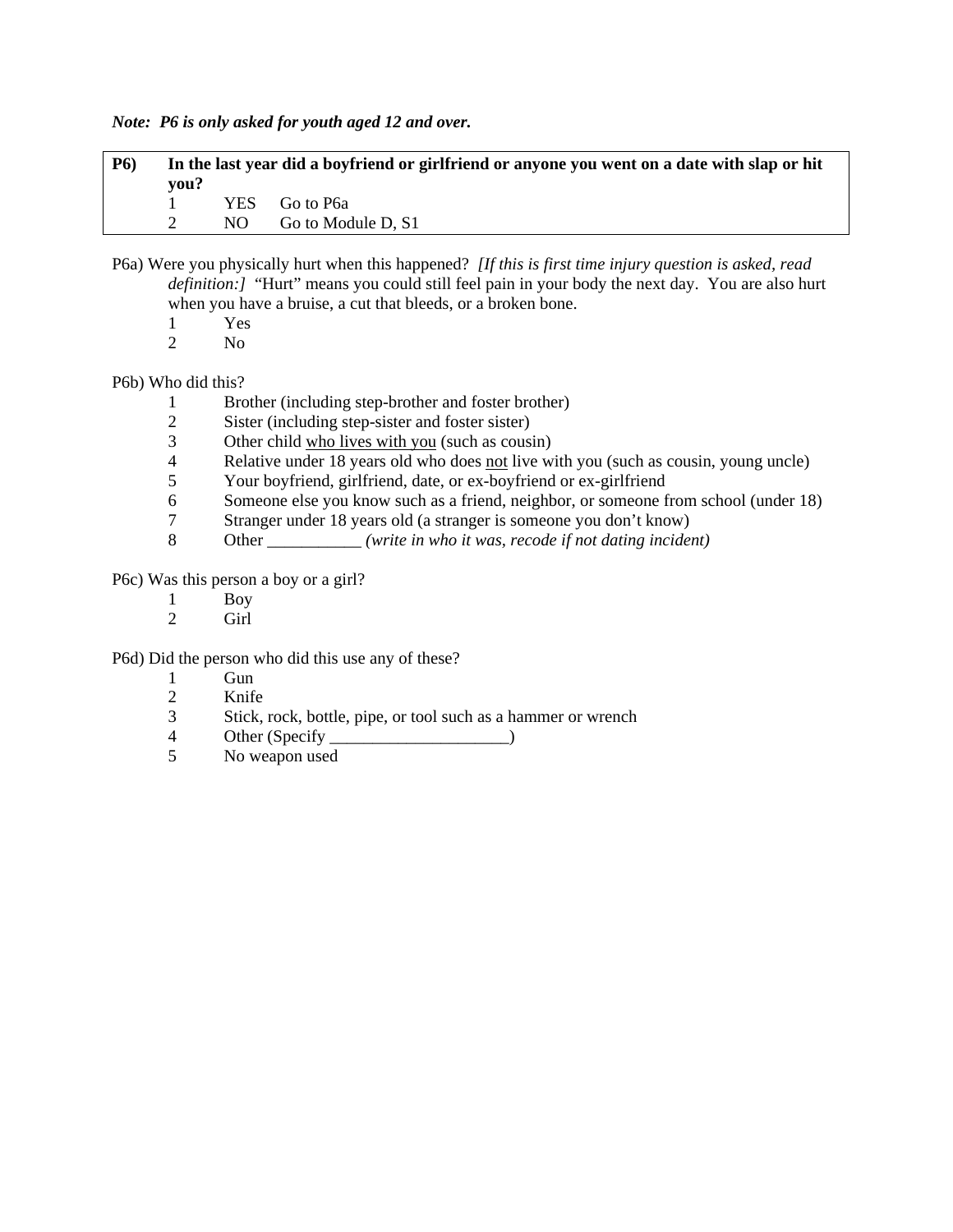#### Module D: SEXUAL VICTIMIZATIONS

*Notes to interviewer:* 

*a) If it's apparent there was more than one incident, say, "Answer the next questions about the last time this happened."* 

*b) Try to complete follow-ups from open-ended response to questions. Read response categories only if youth needs help.* 

*c) For multiple perpetrators, collect information for up to 5 perpetrators.* 

## **S1) In the last year, did a grown-up you know touch your private parts when they shouldn't have or make you touch their private parts? Or did a grown-up you know force you to have sex?**  1 YES Go to S1a 2 NO Go to S2

- S1a) Were you physically hurt when this happened? *[If this is first time injury question is asked, read definition:]* "Hurt" means you could still feel pain in your body the next day. You are also hurt when you have a bruise, a cut that bleeds, or a broken bone.
	- 1 Yes<br>2 No
	- N<sub>o</sub>

#### S1b) Who did this?

- 1 Father
- 2 Step-father
- 3 Foster father
- 4 Mother
- 5 Step-mother
- 6 Foster mother
- 7 Parent's boyfriend or girlfriend who lives with you
- 8 Parent's boyfriend or girlfriend who does not live with you
- 9 Uncle, aunt, grandparent, or other adult relative who lives in your home
- 10 Grown-up relative, such as uncle, aunt, grandparent, who does not live with you
- 11 Grown-up you know but do not live with, such as teacher, coach, neighbor, or babysitter
- 12 Other *(write in who it was, recode if not known adult)*
- S1c) Was this person a man, or a woman?
	- 1 Man
	- 2 Woman
	- 3 Boy
	- 4 Girl

S1d) Did this person (persons) put any part of their body inside you?

- 1 Yes
- 2  $N<sub>0</sub>$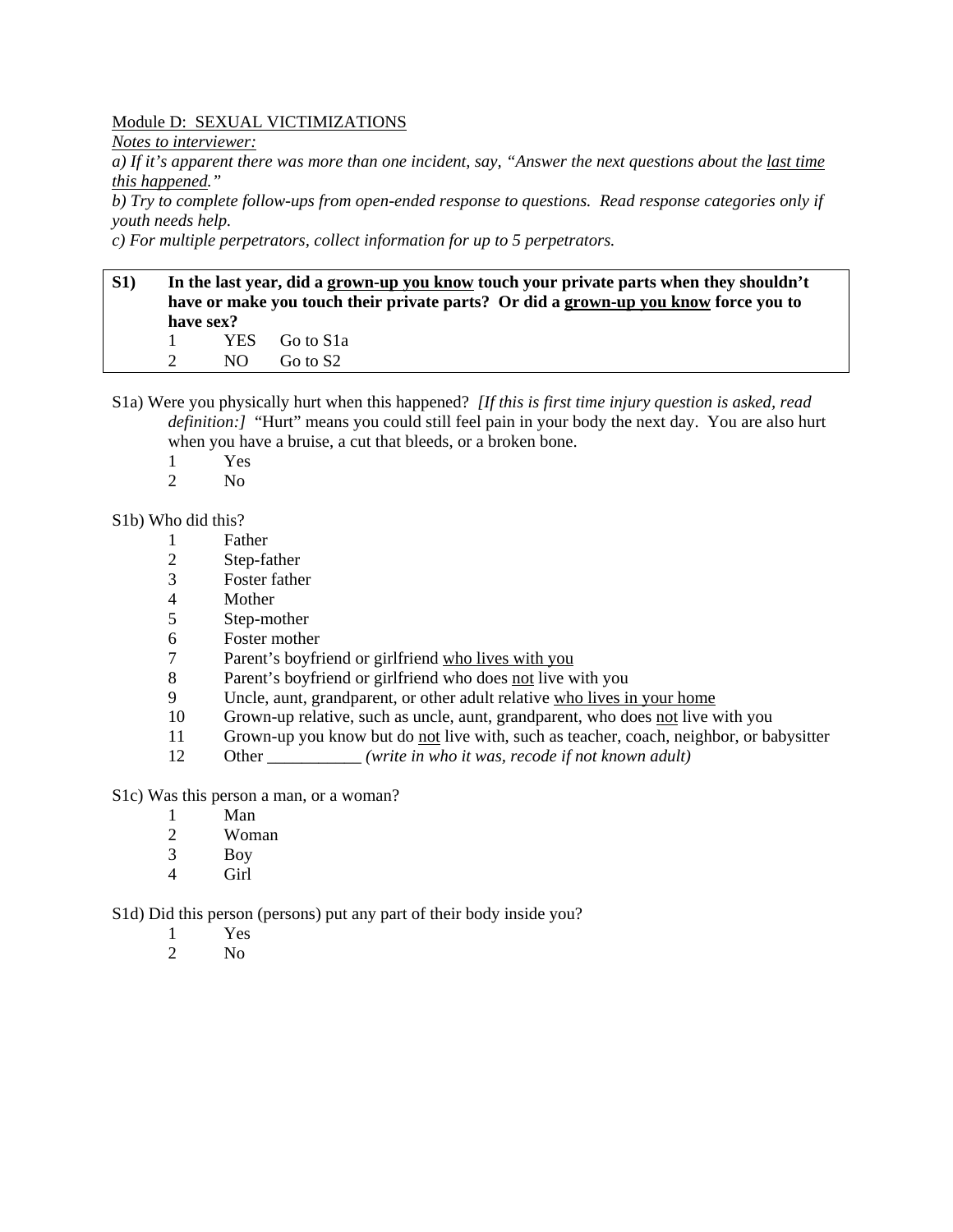| S <sub>2</sub> |        |       | In the last year, did a grown-up you did not know touch your private parts when they<br>shouldn't have, make you touch their private parts or force you to have sex? |
|----------------|--------|-------|----------------------------------------------------------------------------------------------------------------------------------------------------------------------|
|                | - 12 - |       | YES Go to S2a                                                                                                                                                        |
|                |        | NO 11 | Go to S3                                                                                                                                                             |

S2a) Were you physically hurt when this happened? *[If this is first time injury question is asked, read definition:]* "Hurt" means you could still feel pain in your body the next day. You are also hurt when you have a bruise, a cut that bleeds, or a broken bone.

- $\frac{1}{2}$  Yes
- N<sub>o</sub>

S2b) Was this person a man or a woman?

- 1 Man<br>2 Wom
- 2 Woman

S2c) Did this person (persons) put any part of their body inside you?

- 1 Yes<br>2 No
- No.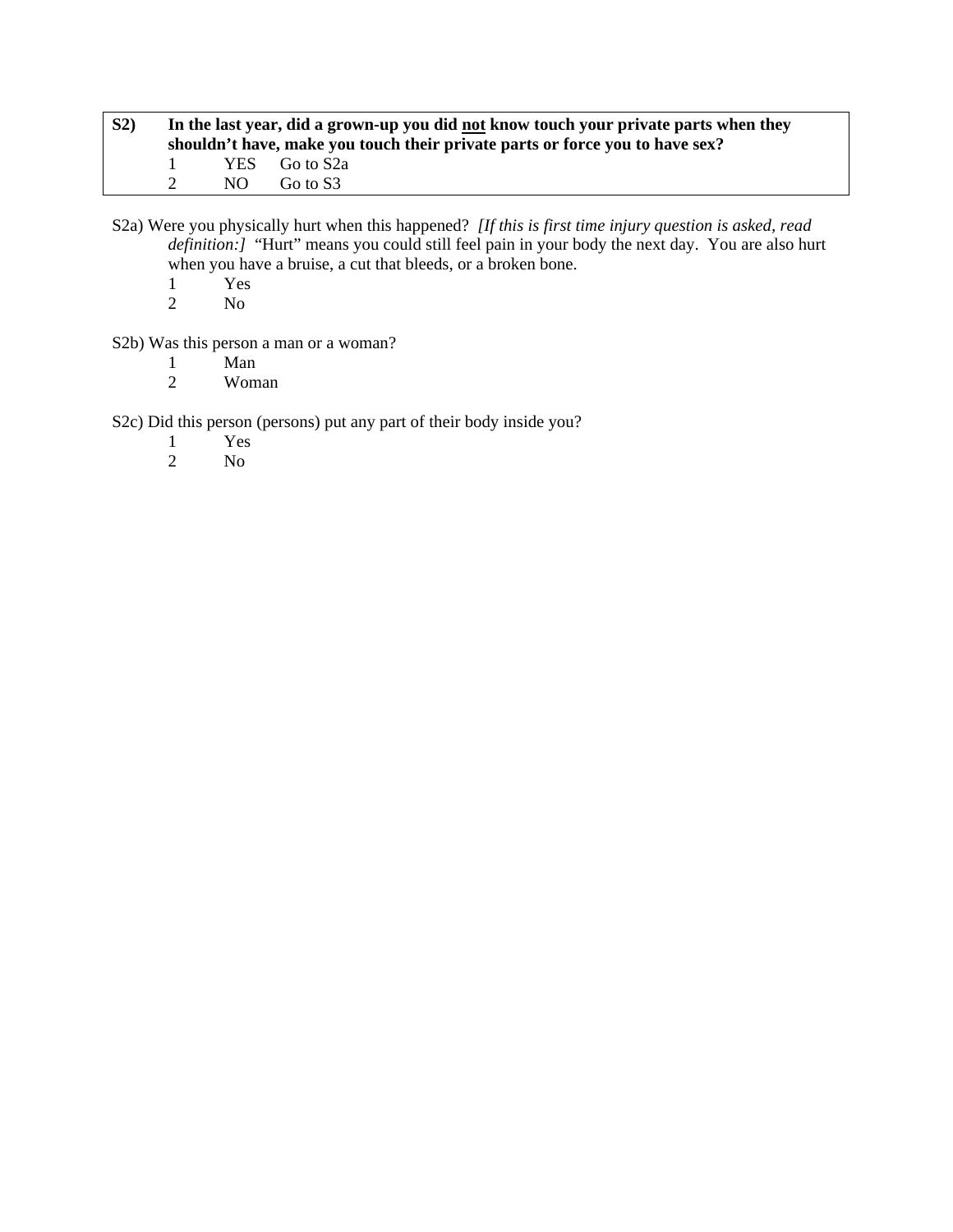| S3) |               | Now think about kids your age, like from school, a boy friend or girl friend, or even a |                                                                                           |  |  |  |  |
|-----|---------------|-----------------------------------------------------------------------------------------|-------------------------------------------------------------------------------------------|--|--|--|--|
|     |               |                                                                                         | brother or sister. In the last year, did another child or teen make you do sexual things? |  |  |  |  |
|     | $\mathbf{1}$  |                                                                                         | YES Go to S3a                                                                             |  |  |  |  |
|     | $\mathcal{L}$ | NO.                                                                                     | Go to S4                                                                                  |  |  |  |  |

S3a) Were you physically hurt by what happened? [If this is first time injury question is asked, read definition:] "Hurt" means you could still feel pain in your body the next day. You are also hurt when you have a bruise, a cut that bleeds, or a broken bone.

- $\frac{1}{2}$  Yes
- N<sub>o</sub>

S3b) Who did this?

- 1 Brother (including step-brother and foster brother)
- 2 Sister (including step-sister and foster sister)
- 3 Other child who lives with you (such as cousin)<br>4 Relative under 18 years old who does not live w
- Relative under 18 years old who does not live with you (such as cousin, young uncle)
- 5 Your boyfriend, girlfriend, date, or ex-boyfriend or ex-girlfriend
- 6 Someone else you know such as a friend, neighbor, or someone from school (under 18)<br>
The Stranger under 18 years old (a stranger is someone you don't know)
- Stranger under 18 years old (a stranger is someone you don't know)
- 8 Other \_\_\_\_\_\_\_\_\_\_\_ *(write in who it was, recode if not juvenile)*

S3c) Was this person a boy or a girl?

- 1 Boy<br>2 Girl
- Girl

S3d) Did this person (persons) put any part of their body inside you?

- 1 Yes
- 2 No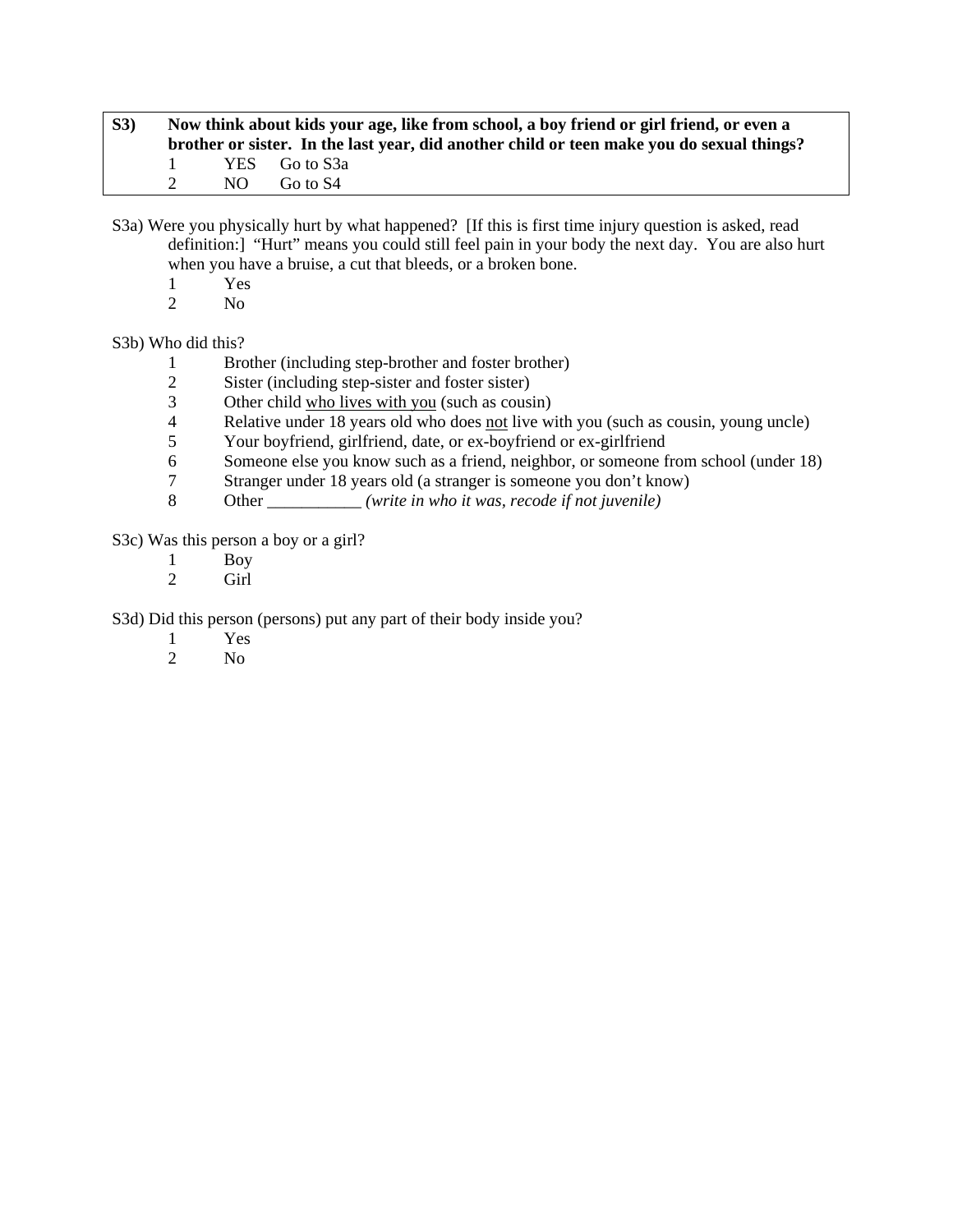| <b>S4</b> ) | In the last year, did anyone try to force you to have sex, that is sexual intercourse of any |                                 |  |  |  |
|-------------|----------------------------------------------------------------------------------------------|---------------------------------|--|--|--|
|             |                                                                                              | kind, even if it didn't happen? |  |  |  |
|             |                                                                                              | YES Go to S4a                   |  |  |  |
|             | NO.                                                                                          | Go to S5                        |  |  |  |

S4a) Were you physically hurt by what happened? *[If this is first time injury question is asked, read definition:]* "Hurt" means you could still feel pain in your body the next day. You are also hurt when you have a bruise, a cut that bleeds, or a broken bone.

- $\frac{1}{2}$  Yes
- $N<sub>0</sub>$

S4b) Who did this?

- 1 Brother, sister, or other child who lives with you (cousin, foster sibling, etc.)
- 2 Father (including step-father, foster father, or live-in boyfriend)
- 3 Mother (including step-mother, foster mother, or live-in girlfriend)<br>4 A relative who lives in your home (uncle, grandparent, etc.)
- 4 A relative who lives in your home (uncle, grandparent, etc.)
- 5 A relative who does not live with you
- 6 Your boyfriend, girlfriend, date, or ex-boyfriend or ex-girlfriend<br>
7 Someone else vou know such as a friend, neighbor, teacher, or so
- 7 Someone else you know such as a friend, neighbor, teacher, or someone from school
- 8 Stranger (a stranger is someone you don't know)
- 9 Other \_\_\_\_\_\_\_\_\_\_\_ *(write in who it was)*

S4c) Was this person a man, woman, boy or girl?

- 1 Man
- 2 Woman<br>3 Boy
- **Boy**
- 4 Girl

S4d) Did this person (persons) put any part of their body inside you?

- 1 Yes
- 2  $N<sub>0</sub>$
- S4e) When this happened, did someone actually use physical force by pushing, grabbing, hitting, or threatening you with a weapon?
	- 1 Yes
	- 2 No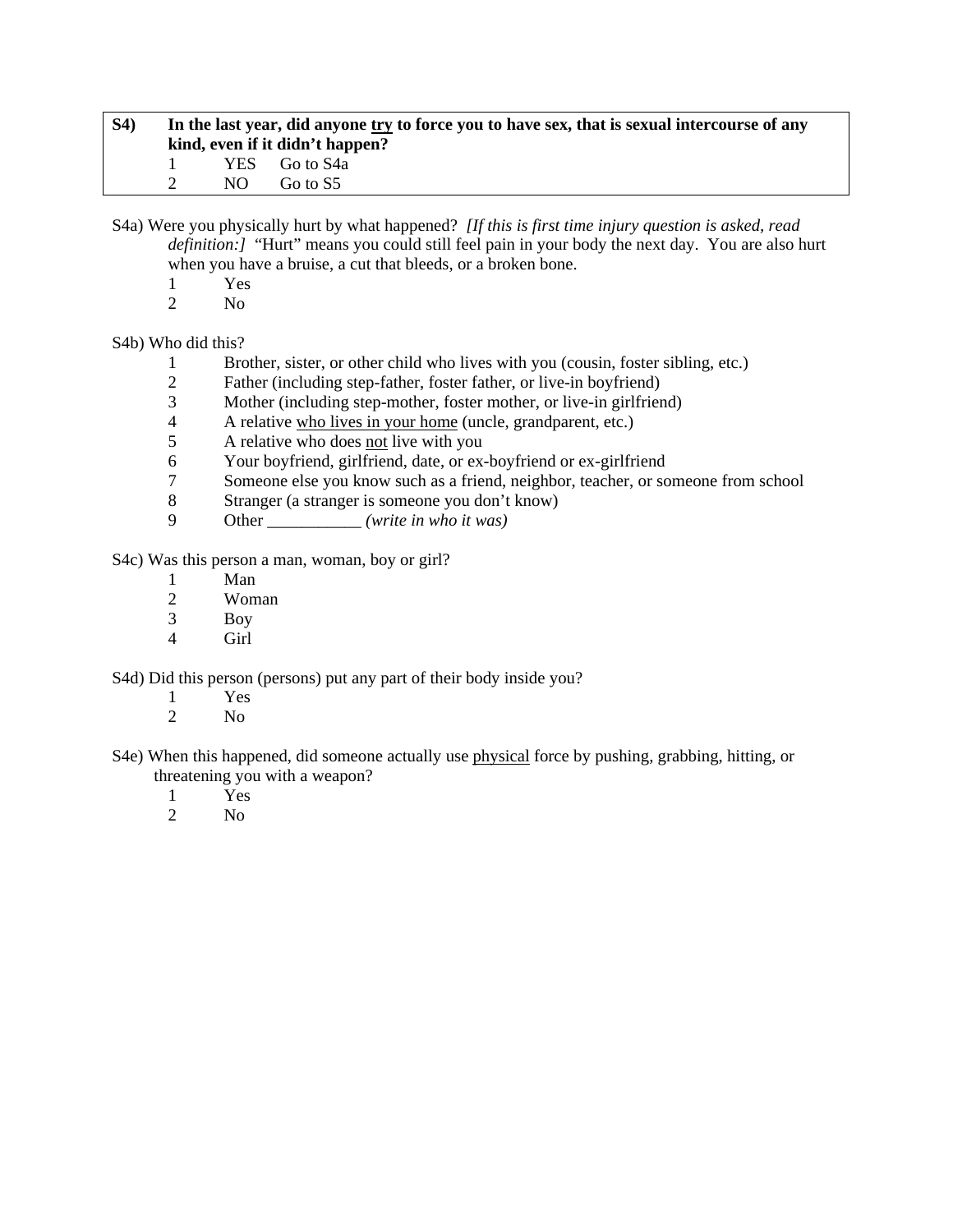| S <sub>5</sub> | In the last year, did anyone make you look at their private parts by using force or surprise, |     |                       |  |
|----------------|-----------------------------------------------------------------------------------------------|-----|-----------------------|--|
|                |                                                                                               |     | or by "flashing" you? |  |
|                |                                                                                               |     | YES Go to S5a         |  |
|                |                                                                                               | NO. | Go to S6              |  |

S5a) Who did this?

- 1 Brother, sister, or other child who lives with you (cousin, foster sibling, etc.)
- 2 Father (including step-father, foster father, or live-in boyfriend)<br>3 Mother (including step-mother, foster mother, or live-in girlfrien
- 3 Mother (including step-mother, foster mother, or live-in girlfriend)<br>4 A relative who lives in your home (uncle, grandparent, etc.)
- 4 A relative who lives in your home (uncle, grandparent, etc.)<br>5 A relative who does not live with you
- 5 A relative who does <u>not</u> live with you<br>6 Your boyfriend, girlfriend, date, or ex-
- Your boyfriend, girlfriend, date, or ex-boyfriend or ex-girlfriend
- 7 Someone else you know such as a friend, neighbor, teacher, or someone from school
- 8 Stranger (a stranger is someone you don't know)
- 9 Other \_\_\_\_\_\_\_\_\_\_\_ *(write in who it was)*

S5b) Was this person a man, woman, boy or girl?

- 1 Man<br>2 Wom
- 2 Woman<br>3 Boy
- Boy
- 4 Girl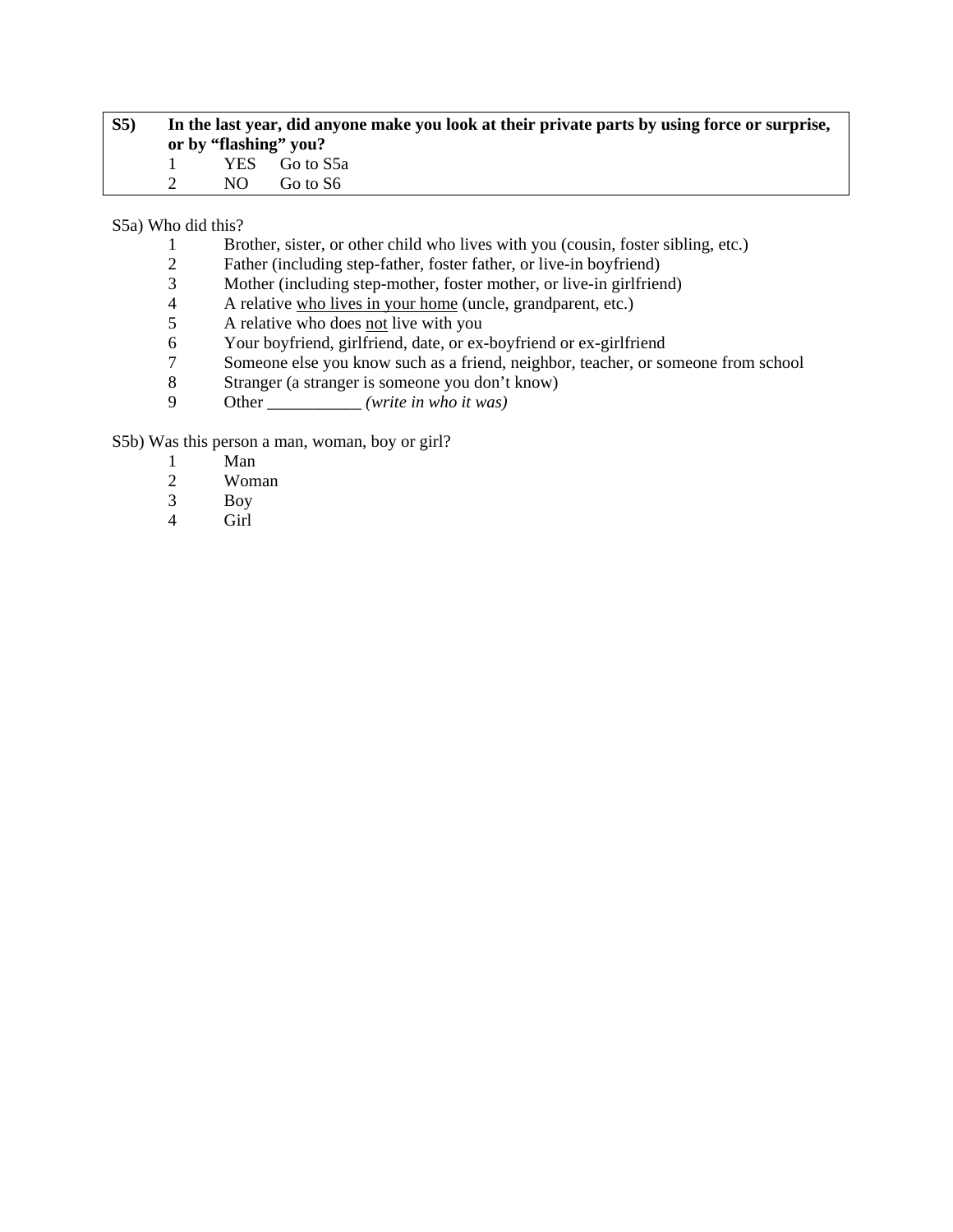| <b>S6</b> ) | you or your body? | In the last year, did anyone hurt your feelings by saying or writing something sexual about |
|-------------|-------------------|---------------------------------------------------------------------------------------------|
|             |                   | YES Go to S6a                                                                               |
|             | NO.               | Go to S7                                                                                    |

S6a) Who did this?

- 1 Brother, sister, or other child who lives with you (cousin, foster sibling, etc.)
- 2 Father (including step-father, foster father, or live-in boyfriend)<br>3 Mother (including step-mother, foster mother, or live-in girlfrien
- 3 Mother (including step-mother, foster mother, or live-in girlfriend)<br>4 A relative who lives in your home (uncle, grandparent, etc.)
- 4 A relative who lives in your home (uncle, grandparent, etc.)<br>5 A relative who does not live with you
- 5 A relative who does <u>not</u> live with you<br>6 Your boyfriend, girlfriend, date, or ex-
- Your boyfriend, girlfriend, date, or ex-boyfriend or ex-girlfriend
- 7 Someone else you know such as a friend, neighbor, teacher, or someone from school
- 8 Stranger (a stranger is someone you don't know)
- 9 Other \_\_\_\_\_\_\_\_\_\_\_ *(write in who it was)*

S6b) Was this person a man, woman, boy or girl?

- 1 Man<br>2 Wom
- 2 Woman<br>3 Boy
- Boy
- 4 Girl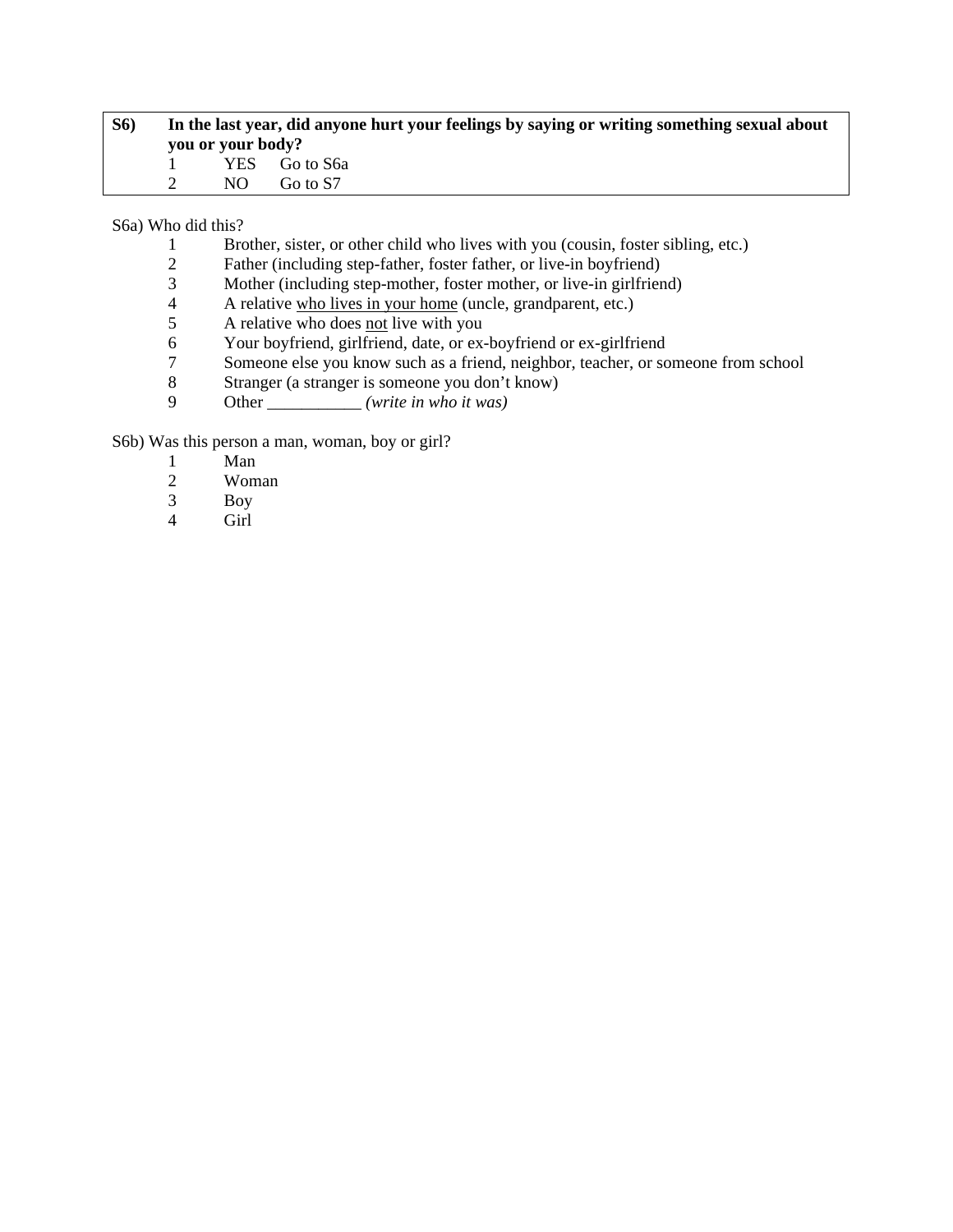*Note: S7 is only asked for youth aged 12 and over.* 

| <b>S7</b> ) | wanted? | In the last year, did you do sexual things with anyone 18 or older, even things you both |
|-------------|---------|------------------------------------------------------------------------------------------|
|             |         | YES Go to S7a                                                                            |
|             |         | NO Go to Module E, W1                                                                    |

- S7a) Were you physically hurt by what happened? [If this is first time injury question is asked, read definition:] "Hurt" means you could still feel pain in your body the next day. You are also hurt when you have a bruise, a cut that bleeds, or a broken bone.
	- 1 Yes<br>2 No
	- No.

# S7b) Who did this?

- 1 Brother, sister, or other child who lives with you (cousin, foster sibling, etc.)<br>2 Father (including step-father, foster father, or live-in bovfriend)
- Father (including step-father, foster father, or live-in boyfriend)
- 3 Mother (including step-mother, foster mother, or live-in girlfriend)
- 4 A relative who lives in your home (uncle, grandparent, etc.)<br>5 A relative who does not live with you
- 5 A relative who does not live with you
- 6 Your boyfriend, girlfriend, date, or ex-boyfriend or ex-girlfriend
- 7 Someone else you know such as a friend, neighbor, teacher, or someone from school
- 8 Stranger (a stranger is someone you don't know)
- 9 Other \_\_\_\_\_\_\_\_\_\_\_ *(write in who it was)*

S7c) Was this person a man or a woman?

- 1 Man
- 2 Woman

S7d) Did this person (persons) put any part of their body inside you?

- 1 Yes
- 2 No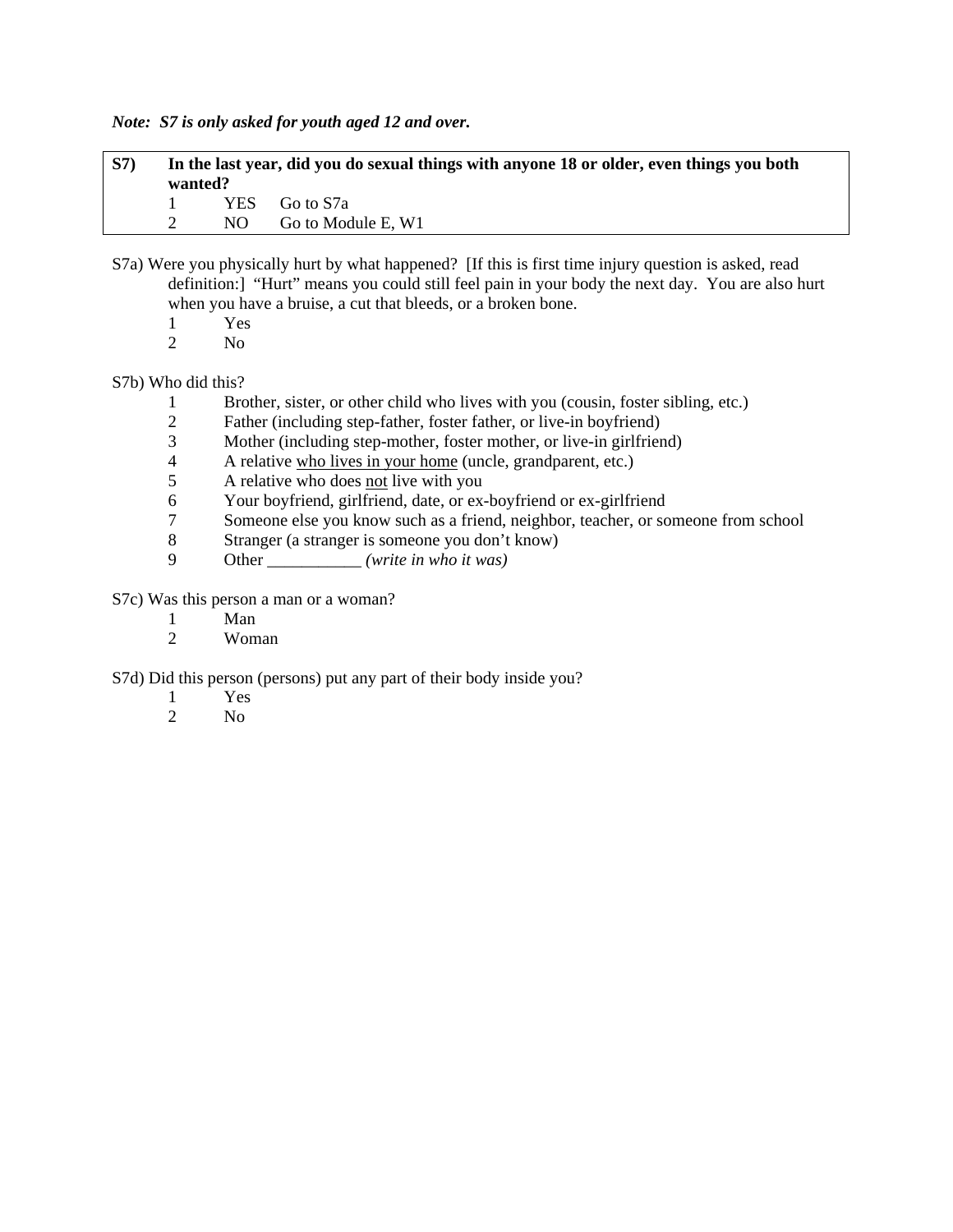# *Module E: WITNESSING AND INDIRECT VICTIMIZATIONS*

*Notes to interviewer:* 

*a) If more than one incident, say, "Answer the next questions about the last time this happened." b) Try to complete follow-ups from open-ended response to questions. Read response categories only if youth needs help.* 

| W1 | In the last year, did you SEE a parent get pushed, slapped, hit, punched, or beat up by<br>another parent, or their boyfriend or girlfriend? |     |                          |  |
|----|----------------------------------------------------------------------------------------------------------------------------------------------|-----|--------------------------|--|
|    |                                                                                                                                              |     | YES Go to W <sub>1</sub> |  |
|    |                                                                                                                                              | NO. | Go to W2                 |  |

W1a) Who did this? *[Be sure to get relationship of youth to perpetrator, not perpetrator to victim.]*

- 1 Father
- 2 Step-father
- 3 Foster father
- 4 Mother
- 5 Step-mother
- 6 Foster mother
- 7 Parent's boyfriend or girlfriend who lives with you
- 8 Parent's boyfriend or girlfriend who does not live with you
- 9 Uncle, aunt, grandparent, or other adult relative who lives in your home
- 10 Other \_\_\_\_\_\_\_\_\_\_\_ *(write in who it was, recode if not in parental role)*

W1b) Was this person a man or a woman?

- 1 Man<br>2 Wom
- Woman

W1c) Who did this happen to? *[Be sure to get relationship of youth to victim, not perpetrator to victim.]*

- 1 Father
- 2 Step-father
- 3 Foster father
- 4 Mother
- 5 Step-mother
- 6 Foster mother
- 7 Parent's boyfriend or girlfriend who lives with you
- 8 Parent's boyfriend or girlfriend who does not live with you
- 9 Uncle, aunt, grandparent, or other adult relative who lives in your home
- 10 Other \_\_\_\_\_\_\_\_\_\_\_ *(write in who it was, recode if not in parental role)*
- W<sub>1</sub>d) Was this person a man or a woman?
	- 1 Man
	- 2 Woman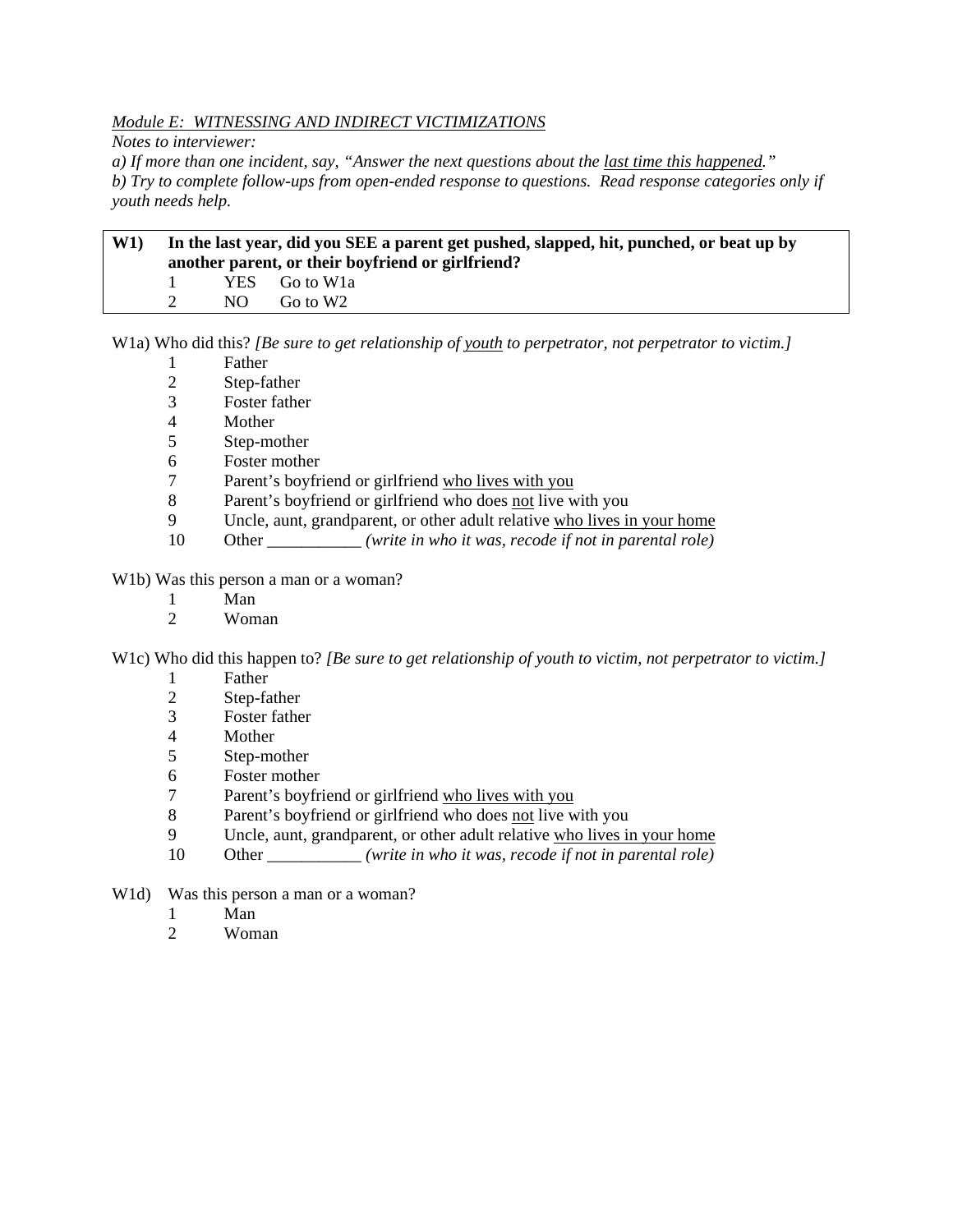# **W2) In the last year, did you SEE a parent hit, beat, kick, or physically hurt your brothers or sisters, not including a spanking on the bottom?**  1 YES Go to W2a<br>2 NO Go to W3 NO Go to W3

W2a) Who did this? *[Be sure to get relationship of youth to perpetrator, not perpetrator to victim.]*

- 1 Father
- 2 Step-father<br>3 Foster fathe
- Foster father
- 4 Mother
- 5 Step-mother
- 6 Foster mother
- 7 Parent's boyfriend or girlfriend who lives with you
- 8 Parent's boyfriend or girlfriend who does not live with you
- 9 Uncle, aunt, grandparent, or other adult relative who lives in your home
- 10 Other *(write in who it was, recode if not in parental role)*

W2b) Was this person a man or a woman?

- 1 Man
- 2 Woman

W2c) Who did this happen to? *[Be sure to get relationship of youth to victim, not perpetrator to victim.]* 

- 1 Brother (including step-brother and foster brother)<br>2 Sister (including step-sister and foster sister)
- Sister (including step-sister and foster sister)
- 3 Other child who lives with you (such as cousin)<br>4 Relative under 18 years old who does not live w.
- Relative under 18 years old who does not live with you (such as cousin, young uncle)
- 5 Other \_\_\_\_\_\_\_\_\_\_\_ *(write in who it was, recode if not co-resident child)*

W<sub>2</sub>d) Was this person a boy or a girl?

- 3 Boy
- 4 Girl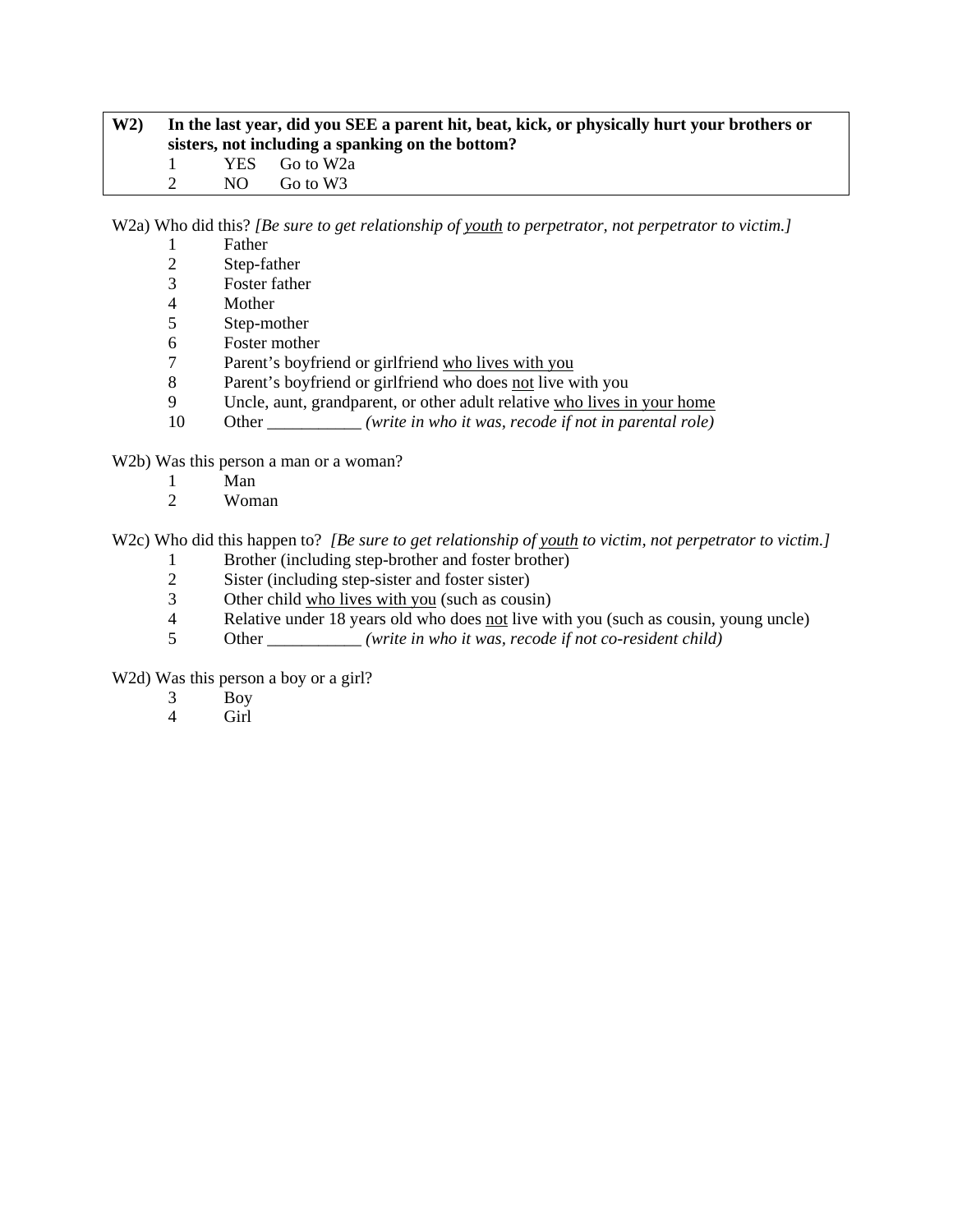**W3) In the last year, in real life, did you SEE anyone get attacked on purpose WITH a stick, rock, gun, knife, or other thing that would hurt? Somewhere like: at home, at school, at a store, in a car, on the street, or anywhere else?**  1 YES Go to W3a 2 NO Go to W4

W3a) Who did this? *[Be sure to get relationship of child to perpetrator, not perpetrator to victim.]*

- 1 Brother, sister, or other child who lives with you (cousin, foster sibling, etc.)<br>2 Father (including step-father, foster father, or live-in bovfriend)
- 2 Father (including step-father, foster father, or live-in boyfriend)<br>3 Mother (including step-mother, foster mother, or live-in girlfrien
- Mother (including step-mother, foster mother, or live-in girlfriend)
- 4 A relative who lives in your home (uncle, grandparent, etc.)
- 5 A relative who does not live with you
- 6 Your boyfriend, girlfriend, date, or ex-boyfriend or ex-girlfriend
- 7 Someone else you know such as a friend, neighbor, teacher, or someone from school
- 8 Stranger (a stranger is someone you don't know)
- 9 Other \_\_\_\_\_\_\_\_\_\_\_ *(write in who it was)*

W3b) Was this person a man, woman, boy or girl?

- 1 Man
- 2 Woman
- 3 Boy
- 4 Girl

W3c) Who did this happen to? *[Be sure to get relationship of child to victim, not perpetrator to victim.]* 

- 1 Brother, sister, or other child who lives with you (cousin, foster sibling, etc.)
- 2 Father (including step-father, foster father, or live-in boyfriend)
- 3 Mother (including step-mother, foster mother, or live-in girlfriend)
- 4 A relative who lives in your home (uncle, grandparent, etc.)
- 5 A relative who does not live with you
- 6 Your boyfriend, girlfriend, date, or ex-boyfriend or ex-girlfriend
- 7 Someone else you know such as a friend, neighbor, teacher, or someone from school
- 8 Stranger (a stranger is someone you don't know)
- 9 Other \_\_\_\_\_\_\_\_\_\_\_ *(write in who it was)*

W3d) Was this person a man, woman, boy, or girl?

- 1 Man
- 2 Woman
- 3 Boy
- 4 Girl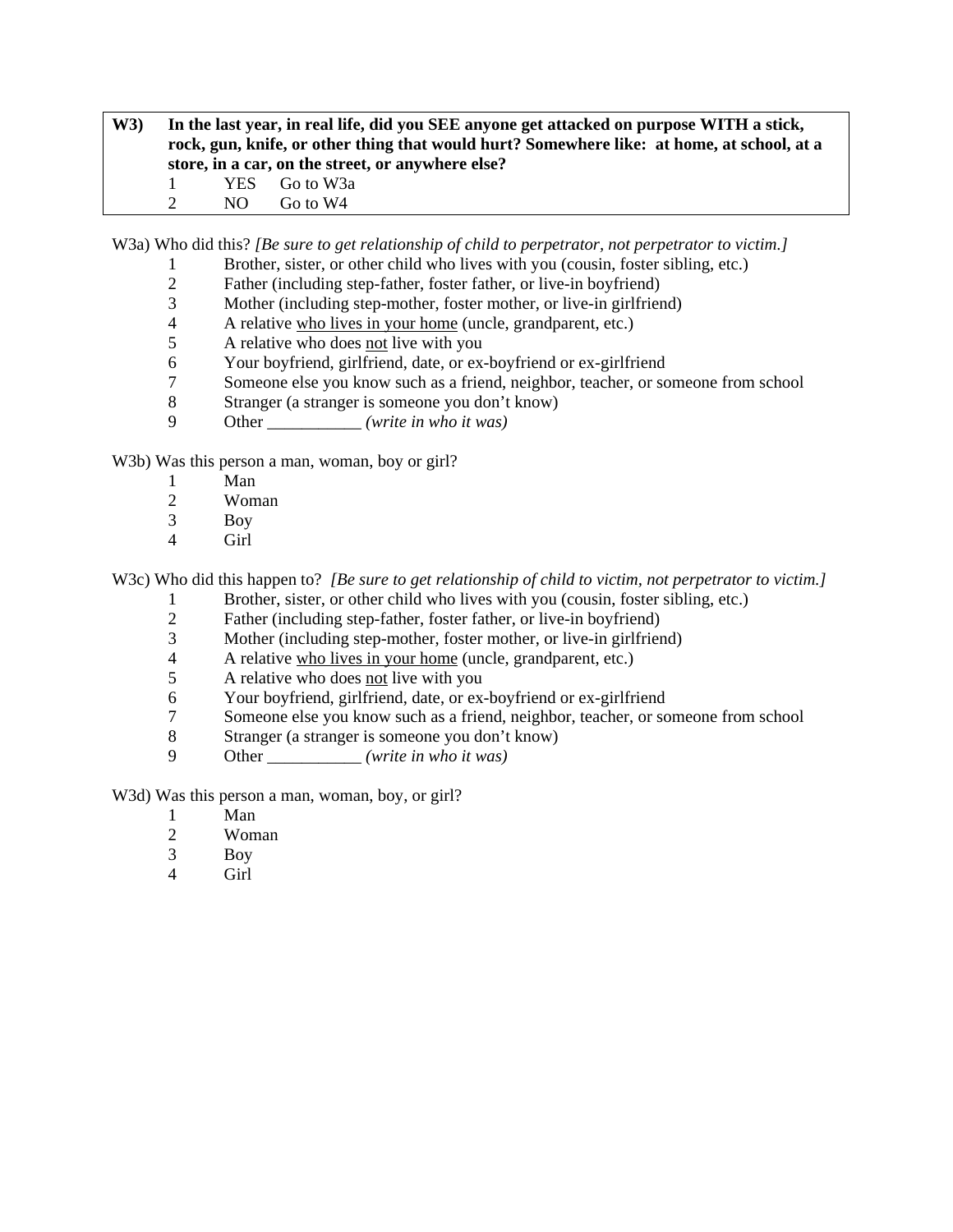# **W4) In the last year, in real life, did you SEE anyone get attacked or hit on purpose WITHOUT using a stick, rock, gun, knife, or something that would hurt?**  1 YES Go to W4a 2 NO Go to W5

W4a) Who did this? *[Be sure to get relationship of youth to perpetrator, not perpetrator to victim.]* 

- 1 Brother, sister, or other child who lives with you (cousin, foster sibling, etc.)
- 2 Father (including step-father, foster father, or live-in boyfriend)<br>3 Mother (including step-mother, foster mother, or live-in girlfrien
- Mother (including step-mother, foster mother, or live-in girlfriend)
- 4 A relative who lives in your home (uncle, grandparent, etc.)
- 5 A relative who does not live with you
- 6 Your boyfriend, girlfriend, date, or ex-boyfriend or ex-girlfriend
- 7 Someone else you know such as a friend, neighbor, teacher, or someone from school
- 8 Stranger (a stranger is someone you don't know)
- 9 Other \_\_\_\_\_\_\_\_\_\_\_ *(write in who it was)*

W<sub>4</sub>b) Was this person a man, woman, boy or girl?

- 1 Man<br>2 Wom
- Woman
- 3 Boy
- 4 Girl

W4c) Who did this happen to? *[Be sure to get relationship of youth to victim, not perpetrator to victim.]* 

- 1 Brother, sister, or other child who lives with you (cousin, foster sibling, etc.)
- 2 Father (including step-father, foster father, or live-in boyfriend)<br>3 Mother (including step-mother, foster mother, or live-in girlfrien
- 3 Mother (including step-mother, foster mother, or live-in girlfriend)
- 4 A relative who lives in your home (uncle, grandparent, etc.)
- 5 A relative who does not live with you
- 6 Your boyfriend, girlfriend, date, or ex-boyfriend or ex-girlfriend
- 7 Someone else you know such as a friend, neighbor, teacher, or someone from school
- 8 Stranger (a stranger is someone you don't know)
- 9 Other \_\_\_\_\_\_\_\_\_\_\_ *(write in who it was)*

W<sub>4</sub>d) Was this person a man, woman, boy or girl?

- 1 Man
- 2 Woman
- 3 Boy
- 4 Girl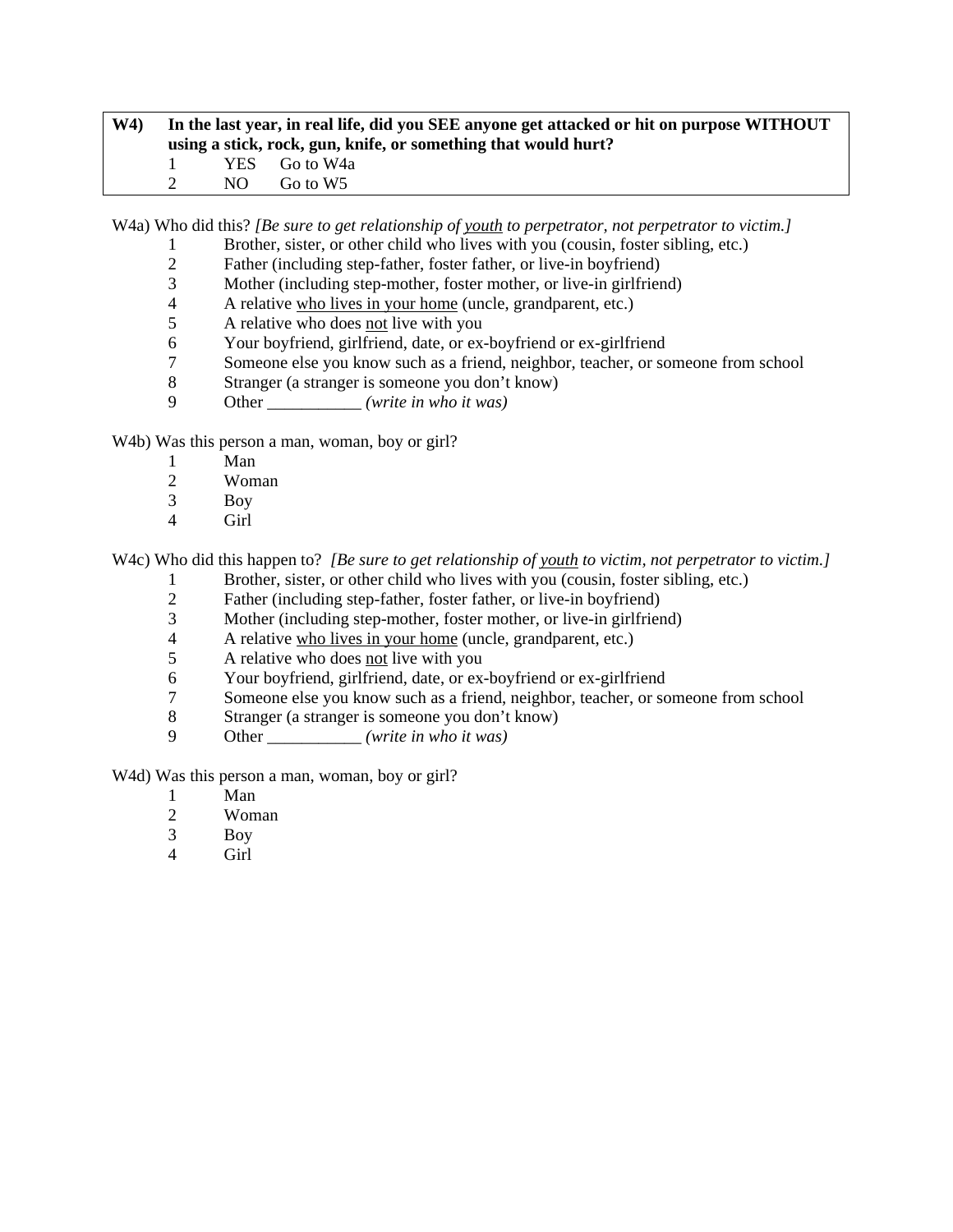# **W5) In the last year, did anyone steal some thing from your house that belongs to your family or someone you live with? Things like a TV, stereo, car, or anything else?**  1 YES Go to W5a 2 NO Go to W6

W5a) Who did this? *[Be sure to get relationship of youth to perpetrator, not perpetrator to victim.]*

- 1 Brother, sister, or other child who lives with you (cousin, foster sibling, etc.)
- 2 Father (including step-father, foster father, or live-in boyfriend)<br>3 Mother (including step-mother, foster mother, or live-in girlfrien
- Mother (including step-mother, foster mother, or live-in girlfriend)
- 4 A relative who lives in your home (uncle, grandparent, etc.)
- 5 A relative who does not live with you
- 6 Your boyfriend, girlfriend, date, or ex-boyfriend or ex-girlfriend
- 7 Someone else you know such as a friend, neighbor, teacher, or someone from school
- 8 Stranger (a stranger is someone you don't know)
- 9 Other \_\_\_\_\_\_\_\_\_\_\_ *(write in who it was)*

W5b) Was this person a man, woman, boy or girl?

- 1 Man<br>2 Wom
- Woman
- 3 Boy
- 4 Girl

W5c) Who did this happen to? Whose things were stolen? *[Be sure to get relationship of youth to victim, not perpetrator to victim.]*

- 1 Brother, sister, or other child who lives with you (cousin, foster sibling, etc.)
- 2 Father (including step-father, foster father, or live-in boyfriend)
- 3 Mother (including step-mother, foster mother, or live-in girlfriend)
- 4 A relative who lives in your home (uncle, grandparent, etc.)
- 5 A relative who does not live with you
- 6 Your boyfriend, girlfriend, date, or ex-boyfriend or ex-girlfriend
- 7 Someone else you know such as a friend, neighbor, teacher, or someone from school
- 8 Stranger (a stranger is someone you don't know)
- 9 Other \_\_\_\_\_\_\_\_\_\_\_ *(write in who it was)*

W5d) Was this person a man, woman, boy, or girl?

- 1 Man
- 2 Woman
- 3 Boy
- 4 Girl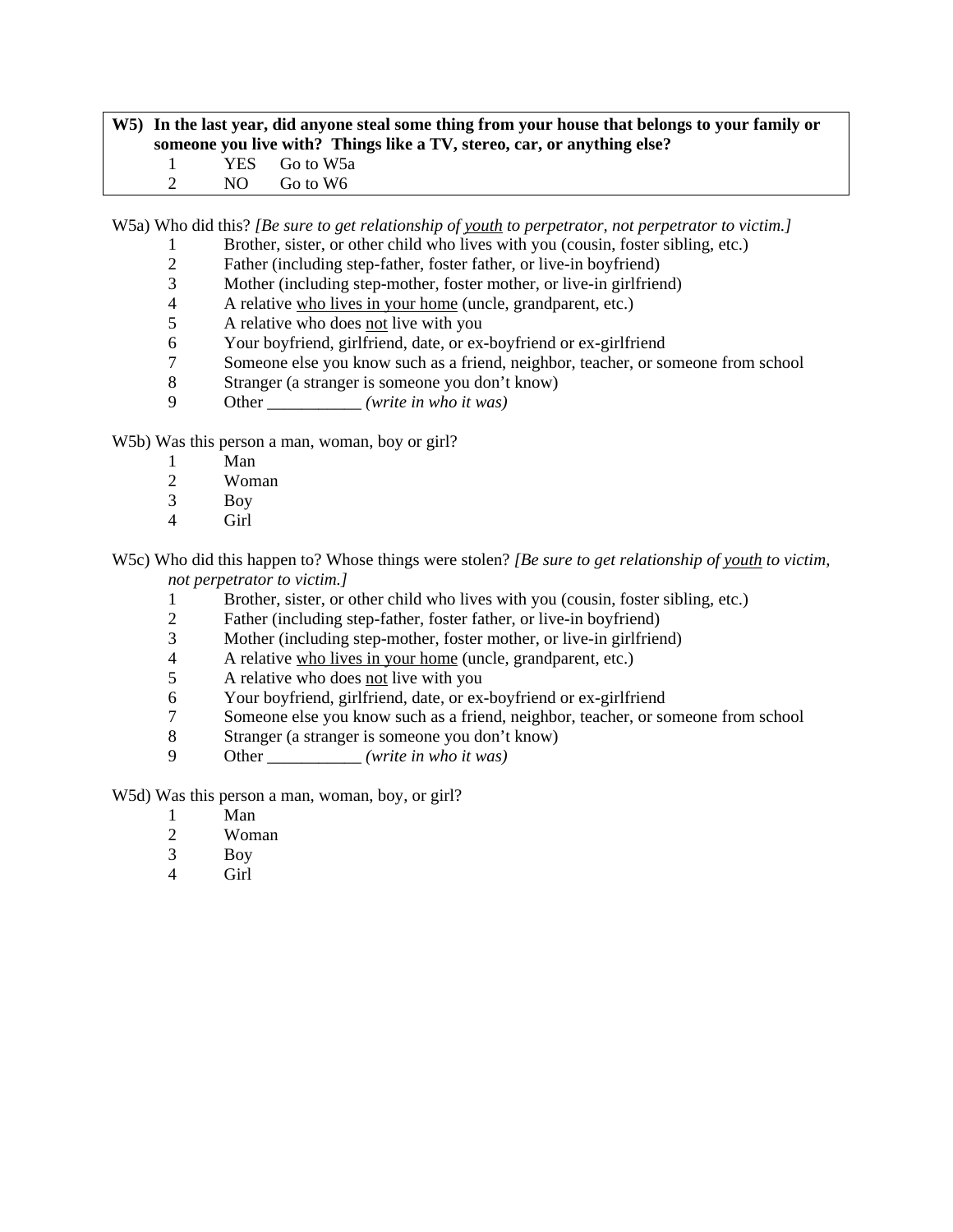# **W6) When a person is murdered, it means someone killed them on purpose. In the last year, was anyone close to you murdered, like a friend, neighbor or someone in your family?**  1 YES Go to W6a 2 NO Go to W8 (W7 is omitted)

W6a) Who did this? *[Be sure to get relationship of youth to perpetrator, not perpetrator to victim.]*

- 1 Brother, sister, or other child who lives with you (cousin, foster sibling, etc.)
- 2 Father (including step-father, foster father, or live-in boyfriend)<br>3 Mother (including step-mother, foster mother, or live-in girlfrien
- Mother (including step-mother, foster mother, or live-in girlfriend)
- 4 A relative who lives in your home (uncle, grandparent, etc.)
- 5 A relative who does not live with you
- 6 Your boyfriend, girlfriend, date, or ex-boyfriend or ex-girlfriend
- 7 Someone else you know such as a friend, neighbor, teacher, or someone from school
- 8 Stranger (a stranger is someone you don't know)
- 9 Other \_\_\_\_\_\_\_\_\_\_\_ *(write in who it was)*

W6b) Was this person a man, woman, boy or girl?

- 1 Man<br>2 Wom
- Woman
- 3 Boy
- 4 Girl

W6c) Who did this happen to? Who was killed? *[Be sure to get relationship of youth to victim, not perpetrator to victim.]*

- 1 Brother, sister, or other child who lives with you (cousin, foster sibling, etc.)
- 2 Father (including step-father, foster father, or live-in boyfriend)
- 3 Mother (including step-mother, foster mother, or live-in girlfriend)
- 4 A relative who lives in your home (uncle, grandparent, etc.)
- 5 A relative who does not live with you
- 6 Your boyfriend, girlfriend, date, or ex-boyfriend or ex-girlfriend
- 7 Someone else you know such as a friend, neighbor, teacher, or someone from school
- 8 Stranger (a stranger is someone you don't know)
- 9 Other \_\_\_\_\_\_\_\_\_\_\_ *(write in who it was)*

W6d) Was this person a man, woman, boy, or girl?

- 1 Man
- 2 Woman
- 3 Boy
- 4 Girl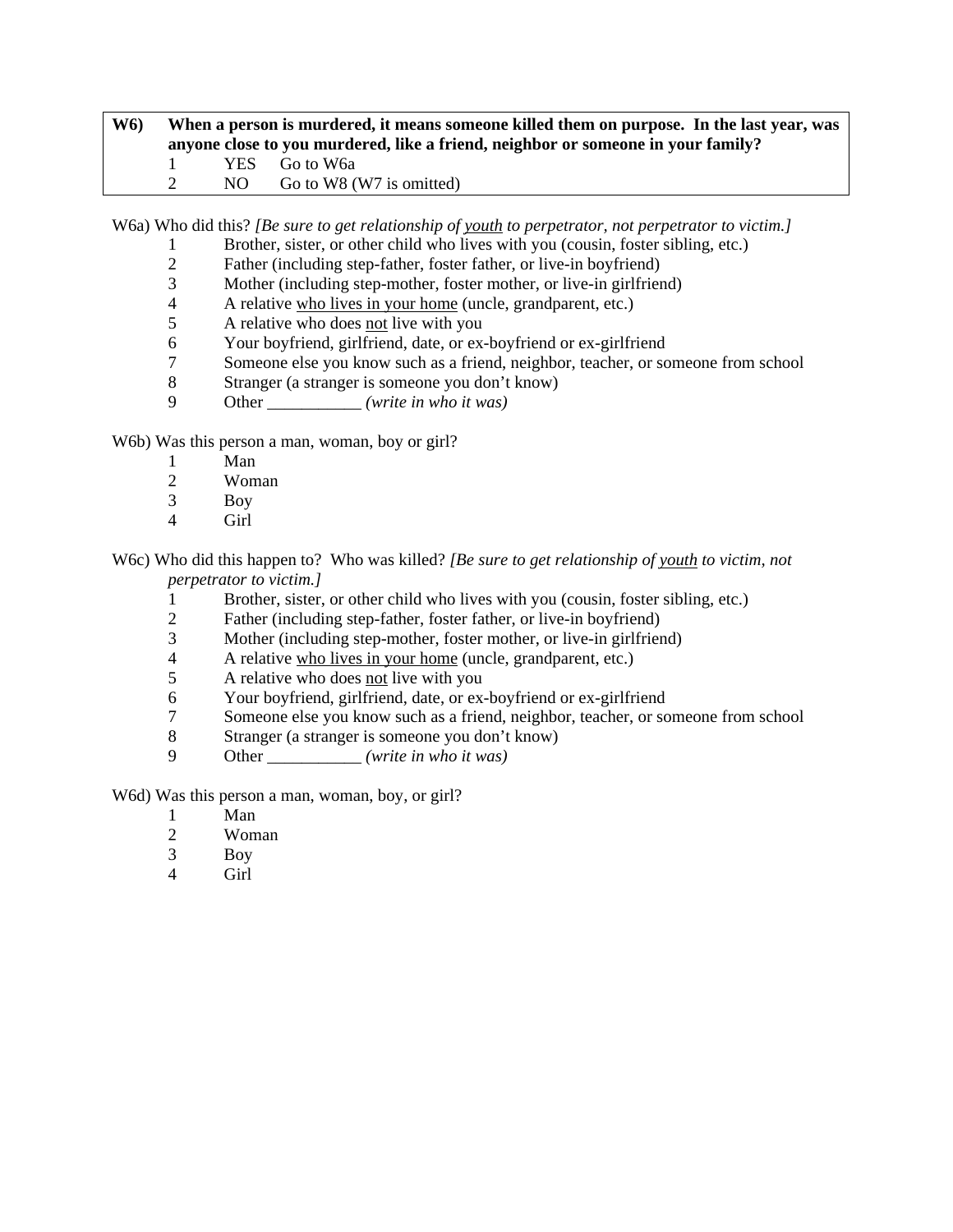| <b>W8</b> ) | In the last year, were you in any place in real life where you could see or hear people being<br>shot, bombs going off, or street riots? |                           |  |  |
|-------------|------------------------------------------------------------------------------------------------------------------------------------------|---------------------------|--|--|
|             | NO.                                                                                                                                      | YES Go to W8a<br>Go to W9 |  |  |

W8a) Were you physically hurt when this happened? *[If this is first time injury question is asked, read definition:]* "Hurt" means you could still feel pain the next day, you had a bruise, a cut that bled, or anything more serious like a broken bone.

- 1 Yes
- 2 No